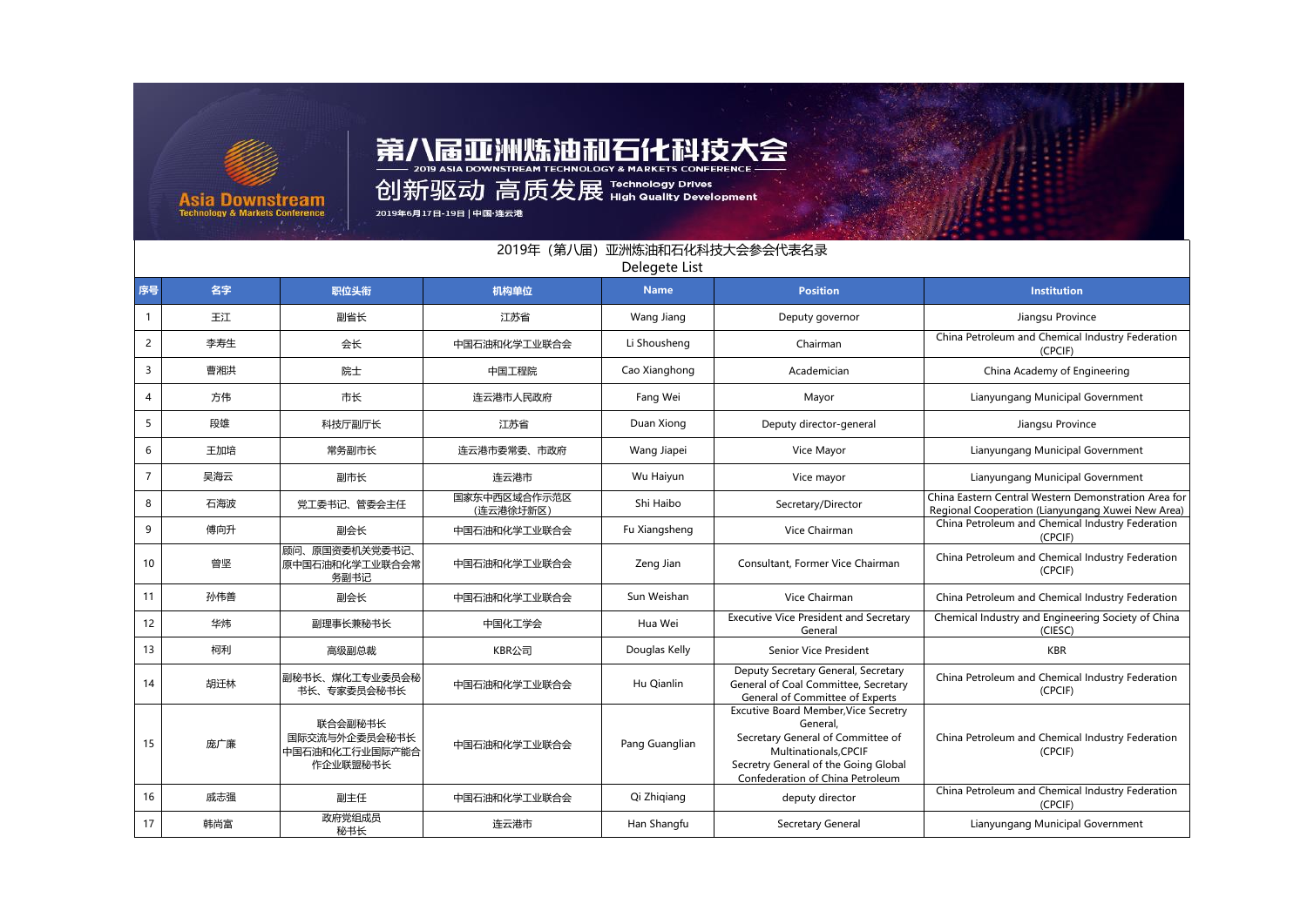| 序号 | 名字                  | 职位头衔                           | 机构单位                    | <b>Name</b>         | <b>Position</b>                                                             | <b>Institution</b>                                 |
|----|---------------------|--------------------------------|-------------------------|---------------------|-----------------------------------------------------------------------------|----------------------------------------------------|
| 18 | 韦怀余                 | 市发改委主任                         | 连云港                     | Wei Huaiyu          | Director                                                                    | Lianyungang Municipal Government                   |
| 19 | 徐善明                 | 科技局长                           | 连云港市                    | Xu Shanming         | Director                                                                    | Lianyungang Municipal Government                   |
| 20 | 董作村                 | 工信局局长                          | 连云港市                    | Dong Zuocun         | Director                                                                    | Lianyungang Municipal Government                   |
| 21 | 李亚                  | 外办主任                           | 连云港市                    | Li Ya               | Director                                                                    | Lianyungang Municipal Government                   |
| 22 | 平浩生                 | 商务局副局长                         | 连云港市                    | Ping Haosheng       | Deputy Director                                                             | Lianyungang Municipal Government                   |
| 23 | Daniel Moore        | 总裁                             | 埃克森美孚催化剂及技术许可有限责任<br>公司 | Daniel Moore        | President                                                                   | ExxonMobil Catalysts and Licensing LLC             |
| 24 | 庄良星                 | 全球化工业务副总裁、亚太业务<br>及全球新业务开发     | 壳牌集团                    | Dennis Cheong       | Vice President, Chemicals Asia-Pacific,<br>Global Ventures & New Business   | Royal Dutch Shell Group                            |
| 25 | 郑大庆                 | 全球高级副总裁 大中华区业务<br>与市场发展        | 巴斯夫                     | Zheng Daqing        | Senior Vice President Business and Market<br>Development Greater China      | <b>BASF</b>                                        |
| 26 | 约翰·派西               | 总裁                             | <b>Stratas Advisors</b> | John Paisie         | President                                                                   | <b>Stratas Advisors</b>                            |
| 27 | 王子宗                 | 副总工程师                          | 中国石化集团公司                | Wang Zizong         | Deputy Chief Engineer                                                       | Sinopec Group                                      |
| 28 | 谭光军                 | 董事长、党委书记                       | 泸天化 (集团) 有限责任公司         | Tan Guangjun        | Chairman and CPC Party Leader                                               | Lutianhua Group Inc.                               |
| 29 | 廖廷君                 | 党委书记、董事长                       | 四川泸天化股份有限公司             | Liao Tingjun        | Party Secretary and Chairman                                                | Sichuan Lutianhua Company Limited.                 |
| 30 | 卫国辉                 | 全球副总裁<br>工艺催化剂业务部亚太区           | 巴斯夫 (中国) 有限公司           | Chris Wai           | Vice President, Process Catalysts Asia<br>Pacific                           | BASF (China) Company Ltd.                          |
| 31 | 白颐                  | 副院长、党委副书记                      | 石油和化学工业规划院              | Bai Yi              | Vice President, Deputy Secretary of The<br>Party Committee                  | Petroleum and Chemical Industry Planning Institute |
| 32 | 李勇                  | 副总经理                           | 四川泸天化股份有限公司             | Li Yong             | Vice General Manager                                                        | Sichuan Lutianhua Stock Ltd.                       |
| 33 | 潘子强                 | 亚太区销售经理                        | 埃克森美孚催化剂及技术许可           | Steven Poon         | Asia Pacific Commercial Manager                                             | ExxonMobil Catalysts and Licensing                 |
| 34 | <b>Stanley Carp</b> | 工艺技术与设备高级经理                    | 霍尼韦尔UOP                 | <b>Stanley Carp</b> | Senior Manager, Process Technology and<br>Equipment (PT&E)                  | Honeywell UOP                                      |
| 35 | 高斯                  | 炼油技术副总裁                        | KBR公司                   | Gautham Krishnaiah  | Vice President of Refining                                                  | <b>KBR Technology Solutions</b>                    |
| 36 | 汪汉生                 | 炼油五部副总工程师                      | 中石化镇海炼化分公司              | Wang Hansheng       | Deputy Chief Engineer of No.5 Refining<br>Division                          | ZRCC                                               |
| 37 | 徐文清                 | 党工委常委、副总经理                     | 中石油塔里木油田公司              | Xu Wenging          | Member of the Standing Committee of the<br>CPC Committee and Deputy General | PetroChina Tarim Oilfield Company                  |
| 38 | Darryl Rogers       | 全球 NGL 和中游行业市场研究<br>和咨询服务团队副总裁 | <b>IHS Markit</b>       | Darryl Rogers       | Vice President, Midstream Oil & NGL<br>Research and Consulting              | <b>IHS Markit</b>                                  |
| 39 | 克里斯蒂娜·察柏尔           | 船务总监                           | 英国航海家气体运输公司             | Kristina Chapple    | Charterer                                                                   | Navigator Gas                                      |
| 40 | 黄险波                 | 技术总经理                          | 金发科技股份有限公司              | Huang Xianbo        | Chief Technology Officer                                                    | Kingfa Sci.&Tech. Co., Ltd.                        |
| 41 | 李玉博                 | 首席执行官                          | 佳化化学股份有限公司              | Li Yubo             | <b>CEO</b>                                                                  | Jiahua Chemicals Inc.                              |
| 42 | 洪定一                 | 高级顾问                           | 中国化工学会                  | Hong Dingyi         | Senior Consultant                                                           | Chemical Industry and Engineering Society of China |
| 43 | 王颖德                 | 高级化工技术经理                       | KBR公司                   | Eric Wong           | Senior Technology Manager, Chemicals                                        | <b>KBR</b>                                         |
| 44 | Jeff Caton          | 丙烷脱氢技术总监                       | KBR公司                   | Jeff Caton          | Director, Propane Dehydrogenation                                           | <b>KBR</b>                                         |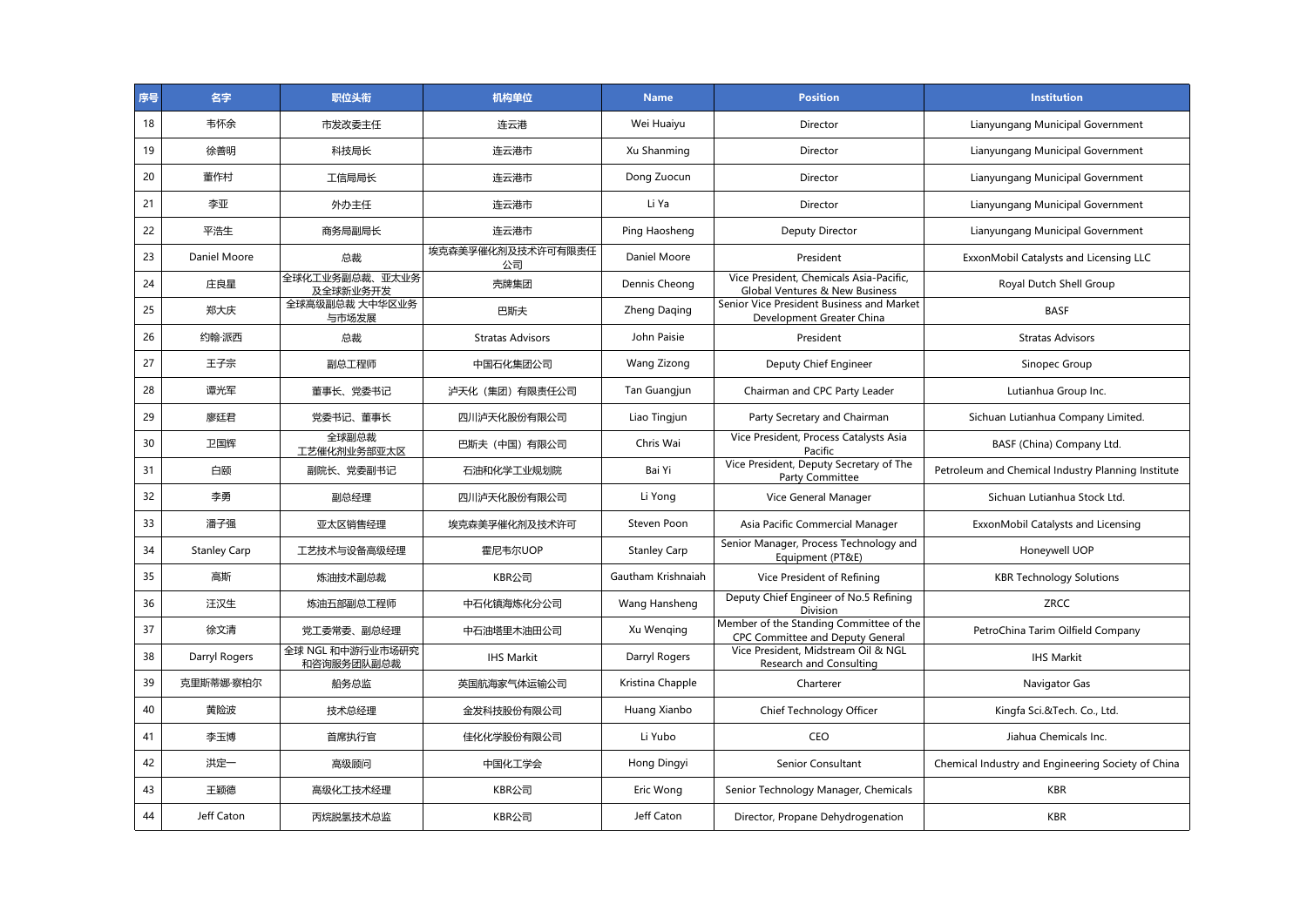| 序号 | 名字                | 职位头衔                        | 机构单位              | <b>Name</b>            | <b>Position</b>                                                       | <b>Institution</b>                                        |
|----|-------------------|-----------------------------|-------------------|------------------------|-----------------------------------------------------------------------|-----------------------------------------------------------|
| 45 | 李晨                | 副总工程师                       | 中国石油和化学工业规划院      | Li Chen                | Vice Chief Engineer                                                   | China National Petroleum & Chemical Planning<br>Institute |
| 46 | 张骏                | 中国区商务总监、总经理                 | 亨斯迈聚氨酯事业部         | Jacky Cheung           | China Commercial Director, Country<br>Manager                         | Huntsman Polyurethanes                                    |
| 47 | 张来勇               | 副总经理、技术委员会主任                | 中国寰球工程有限公司        | Zhang Laiyong          | Executive Vice President, Chairman of<br><b>Technical Committee</b>   | China Huanqiu Contracting & Engineering Co., Ltd.         |
| 48 | 秦志强               | 会长                          | 江苏省化工行业协会         | Qin Zhigiang           | Expert                                                                | Jiangsu Chemical Industry Associaton                      |
| 49 | 魏志强               | 博士                          | 中国石化集团公司          | Wei Zhigiang           | Doctor                                                                | <b>SINOPEC</b>                                            |
| 50 | 俞昕                | 政府事务总监                      | 陶氏化学              | Yu Xin                 | GA leader                                                             | Dow                                                       |
| 51 | 安思奋               | 新技术与技术授权全球负责人               | 巴斯夫               | Stefan Altwasser       | Head of New Technologies and Licensing                                | <b>BASF SE</b>                                            |
| 52 | 伍德克               | 副总裁                         | 巴斯夫               | Joerg Wuttke           | Vice President; Chief Representative,                                 | <b>BASF</b>                                               |
| 53 | 马建霞               | 高级经理                        | 巴斯夫               | Jenny Ma               | Head, Product safety and Regulations<br>Greater China                 | <b>BASF</b>                                               |
| 54 | 陆斌                | 大中华企业事务部总监                  | 巴斯夫               | Frances LUK            | Head of Corporate Affairs Greater China                               | <b>BASF</b>                                               |
| 55 | 赵宏斌               | 全球副总裁 大中华区供应链及<br>信息服务部门负责人 | 巴斯夫               | Richard Zhao           | Vice President, Supply Chain & Information<br>Services Greater China  | <b>BASF</b>                                               |
| 56 | Nils Bottke       | 催化剂研发负责人                    | 巴斯夫中国             | Nils Bottke            | Group leader-Petrochemical Catalysts R&D                              | BASF (China) Company Ltd.,                                |
| 57 | 陈宇峰               | 亚太区技术孵化经理                   | 巴斯夫中国             | <b>Brandon Chen</b>    | Manager, Technology Incubation Asia<br>Pacific                        | BASF (China) Company Ltd.,                                |
| 58 | 何东旺               | 销售经理,炼油催化剂                  | 巴斯夫中国             | David He               | Technology Manager - Refinery catalyst                                | BASF (China) Company Ltd.,                                |
| 59 | 孙立宏               | 大中华区总裁                      | 索尔维投资有限公司         | Leo Sun                | <b>Greater China President</b>                                        | Solvay                                                    |
| 60 | 冯帆                | 政府及公共事务总监                   | 索尔维投资有限公司         | Connie Feng            | Government & Public Affairs, China<br>Director                        | Solvay                                                    |
| 61 | 王富才               | 中国区总裁                       | 科莱恩化工(中国)有限公司     | Wang Fucai             | China President                                                       | Clariant Chemicals (China) Ltd.                           |
| 62 | 钱速越               | 政府关系高级经理                    | 科莱恩化工(中国)有限公司     | Angela Qian            | Senior Manager Government Relations                                   | Clariant Chemicals (China) Ltd.                           |
| 63 | 顾小慧               | 副总经理                        | 朗盛化学 (中国) 有限公司    | Gu Xiaohui (Sylvia Gu) | Deputy General Manager                                                | LANXESS Chemical (China) Co., Ltd.                        |
| 64 | 余婷                | 企业传播经理                      | 朗盛化学 (中国) 有限公司    | Yu Ting (Fiona Yu)     | <b>Public Relations Manager</b>                                       | LANXESS Chemical (China) Co., Ltd.                        |
| 65 | 潘律民               | 总裁                          | 亨斯迈聚氨酯亚太区         | Kenny Pan              | Vice Presicent, Huntsman Polyurethanes<br>Asia Pacific                | Huntsman                                                  |
| 66 | 赵东                | 大中华区高级产品安全经理                | 陶氏化学 (中国) 投资有限公司  | Zhaodong               | Greater China Product Safety                                          | Dow Chemical (China) Investment Co., Ltd                  |
| 67 | 柯有为               | 大中华区大工业高级副总裁                | 液化空气(中国)投资有限公司    | Chris Clark            | Senior Vice President, Large Industries, Air<br>Liquide Greater China | Air Liquide (China) Holding Co. Ltd                       |
| 68 | 褚晓雯               | 政府事务经理                      | 液化空气(中国)投资有限公司    | Chu Xiaowen            | Government Affairs Manager                                            | Air Liquide (China) Holding Co. Ltd                       |
| 69 | 万立帆               | 董事长                         | 埃克森美孚 (中国) 投资有限公司 | Fernando Vallina       | Chairman                                                              | ExxonMobil (China) Investment Co., Ltd.                   |
| 70 | 吴倻琦               | 法规经理                        | 埃克森美孚 (中国) 投资有限公司 | Cherry Wu              | Regulatory Manager                                                    | Exxonmobil(China) Investment Co., Ltd                     |
| 71 | La Scola Giuseppe | 总经理                         | 玮萨黎司商贸 (上海) 有限公司  | La Scola Giuseppe      | General Manager                                                       | Versalis Pacific Tradining                                |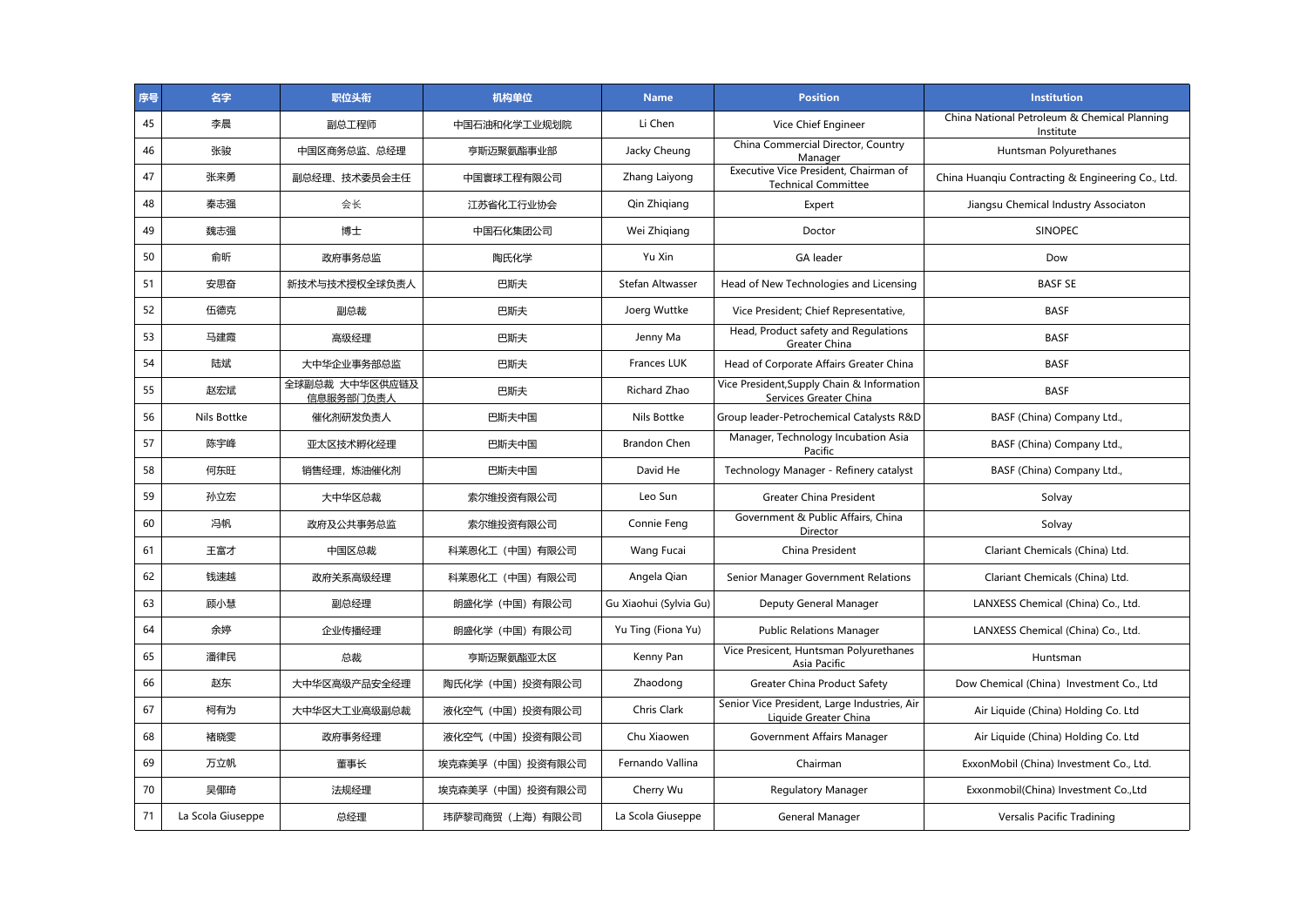| 序号 | 名字     | 职位头衔                         | 机构单位                      | <b>Name</b>     | <b>Position</b>                                                                                                                                           | <b>Institution</b>                                                               |
|----|--------|------------------------------|---------------------------|-----------------|-----------------------------------------------------------------------------------------------------------------------------------------------------------|----------------------------------------------------------------------------------|
| 72 | 庞江竹    | 副总工程师                        | 中国石油天然气集团公司炼油与化工公<br>司    | Pang Jiangzhu   | Deputy Chief Engineer                                                                                                                                     | <b>CNPC Refining and Chemicals</b>                                               |
| 73 | 王金凤    | 科技信息部副经理                     | 中海石油炼化有限责任公司              | WiuJinfeng      | Vice Manager of Technology &<br><b>Information Department</b>                                                                                             | CNOOC Oil & Petrochemicals Co., Ltd.                                             |
| 74 | 付兴国    | 副总裁                          | 北京三聚环保新材料股份有限公司           | Fu Xingguo      | Vice president                                                                                                                                            | Beijing Sanju Environmental Protection & New<br>Materials CO., Itd.              |
| 75 | 王大壮    | 董事长                          | 中国化工油气股份有限公司              | Wang Dazhuang   | Chairman                                                                                                                                                  | ChemChina Petrochemical Corporation                                              |
| 76 | 洪晟     | 资深董事合伙人,全球石油、天<br>然气和石化行业领导人 | 麦肯锡公司                     | Hong Sheng      | Senior Partner, Global Head of Oil, Gas &<br>Petrochemicals                                                                                               | McKinsey&Compan                                                                  |
| 77 | 熊策     | 总经理                          | 缘泰石油有限公司                  | Xiong Ce        | General manager                                                                                                                                           | Yutime petroleum company ltd                                                     |
| 78 | 肖增均    | 董事长                          | 深圳飞扬科技控股有限公司              | Xiao Zengjun    | Chairman                                                                                                                                                  | Feiyang Group Co. Ltd                                                            |
| 79 | 卢道云    | 副区长                          | 北海市铁山港区人民政府               | LuDaoyun        | <b>Chief Executive</b>                                                                                                                                    | Tieshangang District Government of Beihai                                        |
| 80 | 缪汉根    | 董事长                          | 盛虹控股集团有限公司、盛虹石化集团<br>有限公司 | Miao Hangen     | President                                                                                                                                                 | Sheng Hong Group Holding Ltd.                                                    |
| 81 | 杨乐     | 董事长                          | 安徽金禾实业                    | Yang Le         | Chairman                                                                                                                                                  | Anhui JinHe Industrial                                                           |
| 82 | 于会泳    | 总经理                          | 盛虹炼化(连云港)有限公司             | Yu Huiyong      | General Manager                                                                                                                                           | Shenghong Refining and<br>Chemical(lianyungang)Co.,Ltd                           |
| 83 | 白玮     | 总经理                          | 江苏斯尔邦石化有限公司               | Baiwei          | General Manager                                                                                                                                           | Jiangsu Sailboat Petrochemical                                                   |
| 84 | 梁朝科    | 总经理                          | 江苏虹港石化有限公司                | Liang Chaoke    | General Manager                                                                                                                                           | Jiangsu Honggang Petrochemical                                                   |
| 85 | 陈新龙    | 总经理                          | 连云港虹洋热电有限公司               | Chen Xinlong    | General Manager                                                                                                                                           | Lianyungang Hongyang Heat&Electricity Co. Ltd                                    |
| 86 | 孙仁凯    | 总经理                          | 盛虹石化 (连云港) 港口储运有限公司       | Sun Renkai      | General Manager                                                                                                                                           | Shenghong Petrochemical (Lianyungang) Port Storage<br>and Transportation Co. Ltd |
| 87 | 赵建东    | 财务总监                         | 盛虹石化集团有限公司                | Zhao Jiandong   | General Manager                                                                                                                                           | Shenghong Petrochemical Group Co., Ltd                                           |
| 88 | 贺昭铭    | 办公室主任                        | 盛虹石化集团有限公司                | He Zhaoming     | Office Director                                                                                                                                           | Shenghong Petrochemical Group Co., Ltd.                                          |
| 89 | 李安学    | 党组成员、副总经理                    | 大唐化工                      | Li Anxue        | Deputy General Manager                                                                                                                                    | China Datang Corporation Ltd.                                                    |
| 90 | 赵彧     | 中国区销售经理                      | 埃克森美孚催化剂及技术许可             | Martin Zhao     | China Sales Manager                                                                                                                                       | ExxonMobil Catalysts and Licensing                                               |
| 91 | 杨凯尧    | 销售团队经理                       | 霍尼韦尔UOP                   | Yang Kaiyao     | Sales Group Manager                                                                                                                                       | Honeywell UOP                                                                    |
| 92 | 李林     | 副总裁                          | 北京三聚环保新材料股份有限公司           | Li Lin          | <b>Vice President</b>                                                                                                                                     | Beijing Sanju Environmental Protection & New<br>Materials Co., Ltd.              |
| 93 | 黄传峰    | 碳氢研究中心副总工程师兼石化<br>研究所所长      | 陕西延长石油集团                  | Huang Chuanfeng | Deputy Chief Engineer of the Hydrocarbon<br>High-efficiency Utilization Technology<br>Research Center and Director of<br>Petrochemical Research Institute | Shaanxi Yanchang Petroleum Group                                                 |
| 94 | 洛比·科克斯 | 技术总监                         | 国际石油工业环境保护协会              | Rob Cox         | <b>Technical Director</b>                                                                                                                                 | <b>IPIECA</b>                                                                    |
| 95 | 曹东学    | 高级专家                         | 中国石化集团公司                  | Cao Dongxue     | Senior Expert                                                                                                                                             | Sinopec Group                                                                    |
| 96 | 白瑞克    | 壳牌技术许可首席技术专家                 | 壳牌全球解决方案国际私有有限公司          | John Baric      | Principal Licensing Technology Manager                                                                                                                    | Shell Global Solutions International B.V.                                        |
| 97 | 宋爱萍    | 副所长                          | 中国石油规划总院                  | Song Aiping     | Deputy Director                                                                                                                                           | PetroChina Planning & Engineering Institute                                      |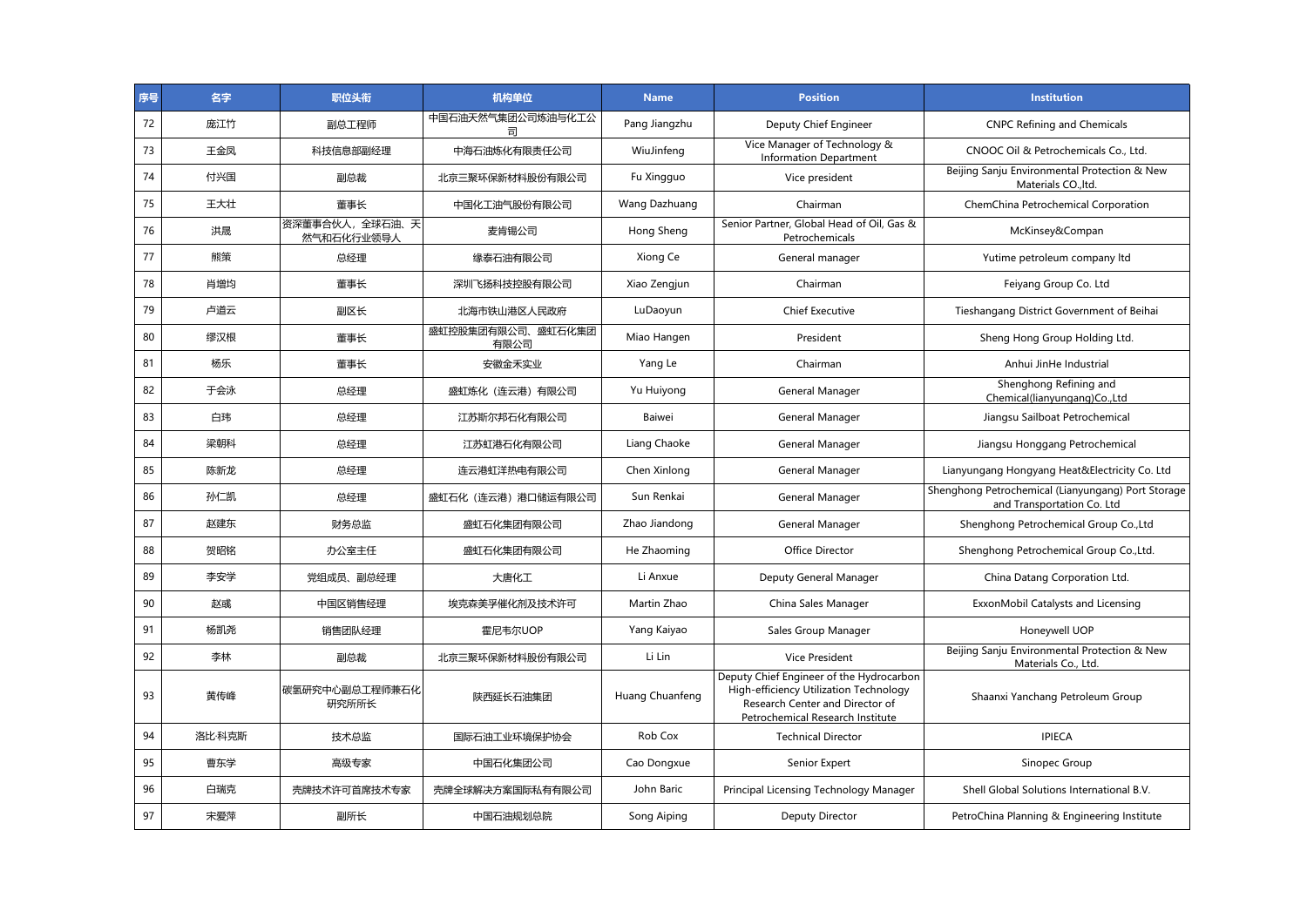| 序号  | 名字               | 职位头衔                        | 机构单位                      | <b>Name</b>        | <b>Position</b>                                                                                                   | <b>Institution</b>                                                                                                   |
|-----|------------------|-----------------------------|---------------------------|--------------------|-------------------------------------------------------------------------------------------------------------------|----------------------------------------------------------------------------------------------------------------------|
| 98  | 徐扬               | 保税油部总经理                     | 中国船舶燃料有限责任公司              | Erin Xu Yang       | General Manager, Bonded Bunker Dept.                                                                              | China Marine Bunker (PetroChina) Company Limited<br>(CHIMBUSCO)                                                      |
| 99  | 李明丰              | 副院长                         | 中石化石油化工科学研究院              | Li Mingfeng        | <b>Vice President</b>                                                                                             | Research Institute of Petroleum Processing, SINOPEC                                                                  |
| 100 | Maura Brianti    | 产品总监                        | 意大利SAIPEM SpA公司           | Maura Brianti      | Product Lead                                                                                                      | SAIPEM SpA (Italia)                                                                                                  |
| 101 | Walter Mirabella | 执行总监                        | 意大利利安德巴塞尔公司               | Walter Mirabella   | <b>Managing Director</b>                                                                                          | Lyondellbasell (Italia)                                                                                              |
| 102 | 郭莘               | 燃料技术及润滑剂标准检测研究<br>室、高级工程师   | 中国石化石油化工科学研究院             | Guo Xin            | Technology Head, Deputy Director,<br>Department of Fuel Technology and<br>Standards                               | Research Institute of Petroleum Processing, SINOPEC                                                                  |
| 103 | Clarence Woo     | 主席                          | 亚洲清洁燃料协会                  | Clarence Woo       | <b>Executive Director</b>                                                                                         | Asian Clean Fuels Associations (ACFA)                                                                                |
| 104 | 陈新               | 对外事务副总裁                     | BP中国                      | Eleana Chen        | Vice President, GPA                                                                                               | <b>BP China</b>                                                                                                      |
| 105 | 丁宁               | 业务发展总监                      | 沙特基础工业公司                  | DingSimon          | <b>BD Director</b>                                                                                                | <b>SABIC</b>                                                                                                         |
| 106 | 张国平              | 政府事务高级总监                    | 霍尼韦尔(中国)有限公司              | zhangguo-ping      | Senior Director of Government Relations                                                                           | Honeywell (China) Co., Ltd.                                                                                          |
| 107 | 朱天舒              | 公共与政府事务                     | 赢创德固赛(中国)投资有限公司           | ZhuTianshu         | <b>Public &amp; Government Affairs</b>                                                                            | Evonik Degussa (China) Co., Ltd.                                                                                     |
| 108 | 穆欢               | 未来燃料与发动机深度优化专项<br>工作组经理     | 戴姆勒汽车公司                   | Mu Huan            | Manager of Regulatory Affairs & Technical<br><b>Compliance Department</b>                                         | Daimler Greater China                                                                                                |
| 109 | 陈琳               | 下游投资发展部副总裁                  | 壳牌 (中国) 有限公司              | Chen Lin           | Vice President-Downstream New Business<br>Development, Acquisitions & Divestments                                 | Shell (China) Limited                                                                                                |
| 110 | 彭敏               | 下游战略投资发展部新业务发展<br>经理        | 壳牌(中国) 有限公司               | Peng Min           | Policy&Advocacy Manager, DS Business<br>Development                                                               | SHELL (China) Ltd.                                                                                                   |
| 111 | 沙米尔              | 渣油技术首席技术顾问                  | KBR公司                     | Samir Saxena       | Chief Technical Advisor, Refining<br>Technology                                                                   | <b>KBR</b>                                                                                                           |
| 112 | 迈克·托曼            | 烯烃首席技术顾问                    | KBR公司                     | Michael J. Tallman | Manager, Catalytic Olefins Technology                                                                             | <b>KBR</b>                                                                                                           |
| 113 | 边守军              | 自动化及工艺技术经理                  | KBR公司                     | Shoujun Bian       | Technology Manager, Automation and<br>Process Technology                                                          | <b>KBR</b>                                                                                                           |
| 114 | 王翊民              | 科技部副处长                      | 中国石油和化学工业联合会              | Wang Yimin         | Deputy Director of the Science and<br><b>Technology Department</b>                                                | China Petroleum and Chemical Industry Federation<br>(CPCIF)                                                          |
| 115 | 瞿辉               | 产业部总工程师                     | 中国石油和化学工业联合会              | Qu Hui             | General Engineer                                                                                                  | China Petroleum and Chemical Industry Federation                                                                     |
| 116 | 李永亮              | 产业发展部副主任                    | 中国石油和化学工业联合会              | Li Yongliang       | deputy director                                                                                                   | China Petroleum and Chemical Industry Federation                                                                     |
| 117 | 朱良伟              | 国际部处长兼外资委员会副秘书<br>长、外企合作处处长 | 中国石油和化学工业联合会              | Juliet Zhu         | Deputy Secretary General of Committee of<br>Multinationals, Division Chief of<br><b>International Cooperation</b> | China Petroleum and Chemical Industry Federation<br>(CPCIF)                                                          |
| 118 | 翟刚               | 副厅长                         | 四川省经济和信息化厅                | ZhaiGang           | Vice Director                                                                                                     | SICHUAN PROVINCIAL ECONOMIC AND<br><b>INFORMATION DEPARTMENT</b>                                                     |
| 119 | 符中煌              | 党组书记                        | 湛江市投资促进局                  | Fu Zhonghuang      | Head                                                                                                              | Investment Promotion Bureau of Zhanjiang Municipal<br>Government                                                     |
| 120 | 徐剑波              | 副主任                         | 浙江舟山群岛新区新区党工委管委会办<br>公室   | Xu Jianbo          | Deputy Division Chief                                                                                             | General Office of CPC Working Committee and<br>Administrative Committee of Zhejiang Zhoushan<br>Archipelago New Area |
| 121 | 刘国林              | 政策研究室处长                     | 中国石油和化学工业联合会              | Liu Guolin         | Division Chief                                                                                                    | China Petroleum and Chemical Industry Federation                                                                     |
| 122 | 江行洲              | 管委会副主任                      | 国家东中西区域合作示范区<br>(连云港徐圩新区) | Jiang hangzhou     | Deputy director of the The Administrative<br>committee                                                            | China Eastern Central Western Demonstration Area for<br>Regional Cooperation(Xu Wei New Area)                        |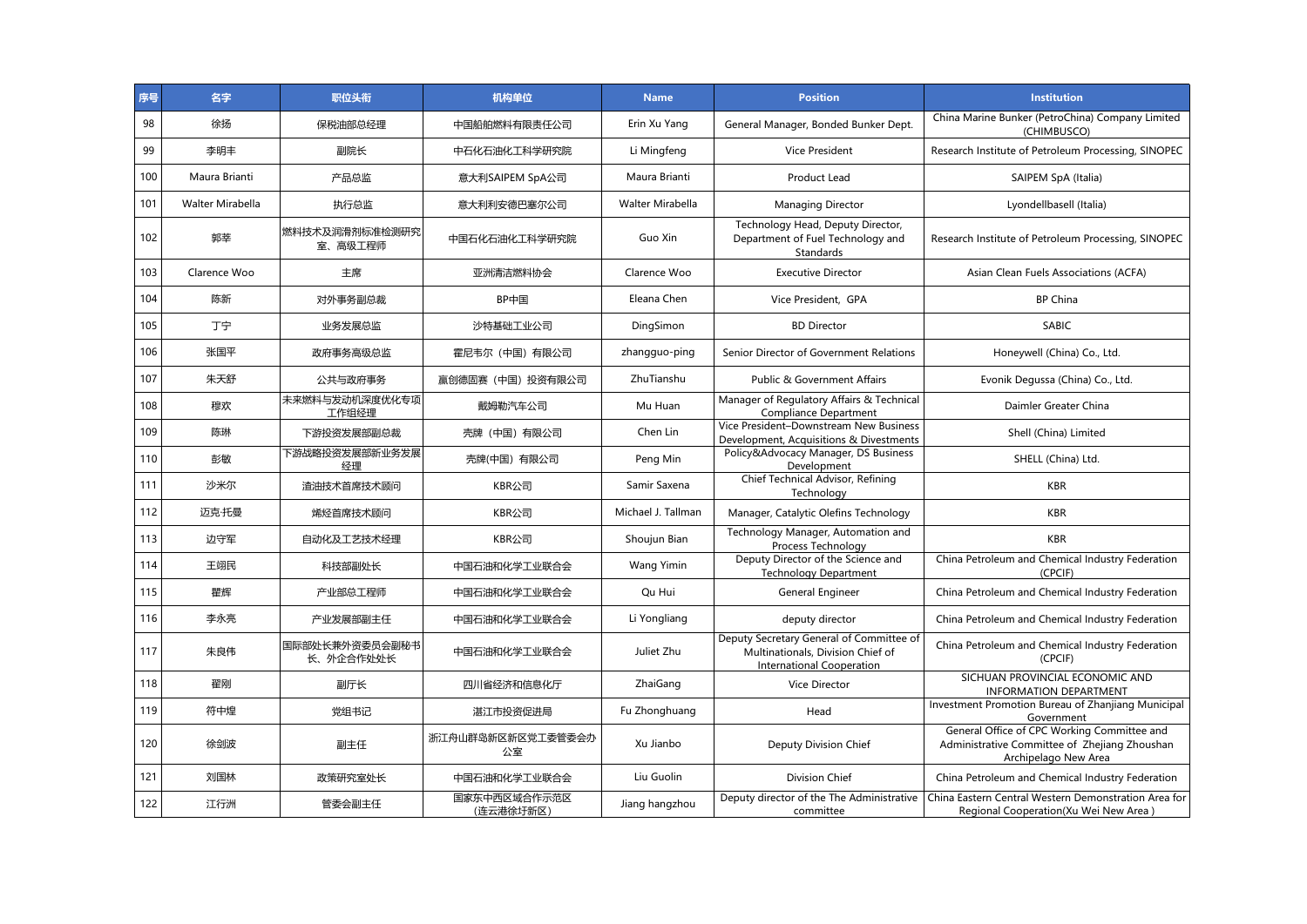| 序号  | 名字                           | 职位头衔                                                                             | 机构单位                              | <b>Name</b>              | <b>Position</b>                                                        | <b>Institution</b>                                                                                                                    |
|-----|------------------------------|----------------------------------------------------------------------------------|-----------------------------------|--------------------------|------------------------------------------------------------------------|---------------------------------------------------------------------------------------------------------------------------------------|
| 123 | 王东亮                          | 管委会副主任                                                                           | 国家东中西区域合作示范区<br>(连云港徐圩新区)         | <b>Wang Dongliang</b>    | Deputy director of the The Administrative<br>committee                 | China Eastern Central Western Demonstration Area for<br>Regional Cooperation (Xu Wei New Area)                                        |
| 124 | 封其山                          | 管委会副主任                                                                           | 国家东中西区域合作示范区<br>(连云港徐圩新区)         | Feng Qishan              | Deputy director of the The Administrative<br>committee                 | China Eastern Central Western Demonstration Area for<br>Regional Cooperation(Xu Wei New Area)                                         |
| 125 | 马冬梅                          | 管委会副主任                                                                           | 国家东中西区域合作示范区<br>(连云港徐圩新区)         | Ma Dongmei               | Deputy director of the The Administrative<br>committee                 | China Eastern Central Western Demonstration Area for<br>Regional Cooperation(Xu Wei New Area)                                         |
| 126 | 乔寿稳                          | 管委会副主任                                                                           | 国家东中西区域合作示范区<br>(连云港徐圩新区)         | Oiao Shouwen             | Deputy director of the The Administrative<br>committee                 | China Eastern Central Western Demonstration Area for<br>Regional Cooperation (Xu Wei New Area)                                        |
| 127 | 朱彬                           | 管委会副主任                                                                           | 国家东中西区域合作示范区<br>(连云港徐圩新区)         | Zhu Bin                  | Deputy director of the The Administrative<br>committee                 | China Eastern Central Western Demonstration Area for<br>Regional Cooperation(Xu Wei New Area)                                         |
| 128 | 王乃森                          | 管委会副主任                                                                           | 国家东中西区域合作示范区<br>(连云港徐圩新区)         | <b>Wang Naisen</b>       | Deputy director of the The Administrative<br>committee                 | China Eastern Central Western Demonstration Area for<br>Regional Cooperation(Xu Wei New Area)                                         |
| 129 | 李祥                           | 招商二局局长                                                                           | 国家东中西区域合作示范区<br>(连云港徐圩新区)         | Li Xiang                 | Bureau                                                                 | Director of Investment Promotion Second China Eastern Central Western Demonstration Area for<br>Regional Cooperation(Xu Wei New Area) |
| 130 | 安军伟                          | 党政办主任                                                                            | 国家东中西区域合作示范区<br>(连云港徐圩新区)         | An Junwei                | Director of the party and government<br>office                         | China Eastern Central Western Demonstration Area for<br>Regional Cooperation (Xu Wei New Area)                                        |
| 131 | 司广智                          | 招商一局局长                                                                           | 国家东中西区域合作示范区<br>(连云港徐圩新区)         | Si Guangzhi              | Director of Investment Promotion first<br><b>Bureau</b>                | China Eastern Central Western Demonstration Area for<br>Regional Cooperation(Xu Wei New Area)                                         |
| 132 | 徐小苏                          | 投资促进局局长                                                                          | 国家东中西区域合作示范区<br>(连云港徐圩新区)         | Xu Xiaosu                | Director of investment promotion bureau                                | China Eastern Central Western Demonstration Area for<br>Regional Cooperation(Xu Wei New Area)                                         |
| 133 | 吴昊                           | 外联办主任                                                                            | 国家东中西区域合作示范区<br>(连云港徐圩新区)         | Wu Hao                   | Director of the Office of Outreach                                     | China Eastern Central Western Demonstration Area for<br>Regional Cooperation(Xu Wei New Area)                                         |
| 134 | 钱新华                          | 总技术顾问                                                                            | 国家东中西区域合作示范区<br>(连云港徐圩新区)         | Qian Xinhua              | <b>General Technical Adviser</b>                                       | PetroChina Fushun Petrochemical Company                                                                                               |
| 135 | 黄志明                          | 副总裁 业务开发                                                                         | 霍尼韦尔UOP                           | Huang Zhiming            | <b>VP BD</b>                                                           | Honeywell UOP                                                                                                                         |
|     | 136 M Ismail Nurfarahislinda | Manager                                                                          | Asian Clean Fuels Association     | M Ismail Nurfarahislinda | Manager                                                                | Asian Clean Fuels Association                                                                                                         |
| 137 | <b>Fischer Hendrik</b>       | Manager Advocacy and<br><b>Regulatory Marketing</b><br>Performance Intermediates | Evonik Performance Materials GmbH | <b>Fischer Hendrik</b>   | Manager Advocacy and Regulatory<br>Marketing Performance Intermediates | Evonik Performance Materials GmbH                                                                                                     |
| 138 | Mohammed B Ansari            | Sr. Scientist, Global MTBE<br>Oxygenates                                         | SABIC Technology & Innovation     | Mohammed B Ansari        | Sr. Scientist, Global MTBE Oxygenates                                  | SABIC Technology & Innovation                                                                                                         |
| 139 | 姜军阳                          | 副主任                                                                              | 美国谷物协会北京办事处                       | Jiang Junyang            | Deputy Director                                                        | U.S. Grains Council Beijing Office                                                                                                    |
| 140 | 陆斯达                          | 顾问                                                                               | 美国谷物协会北京办事处                       | Lu Sida                  | Consultant                                                             | U.S. Grains Council Beijing Office                                                                                                    |
| 141 | 李丹                           | 乙醇业务协调员                                                                          | 美国谷物协会北京办事处                       | Li dan                   | Ethanol Program Coordinator                                            | U.S. Grains Council Beijing Office                                                                                                    |
| 142 | 陈春国                          | 总裁                                                                               | 缘泰石油有限公司                          | Chen Chunguo             | President                                                              | Yutime petroleum company ltd                                                                                                          |
| 143 | 杜海洋                          | 副总裁                                                                              | 缘泰石油有限公司                          | Du Haiyang               | <b>VP</b>                                                              | Yutime petroleum company ltd                                                                                                          |
| 144 | 方雅迪                          | 副总经理                                                                             | 缘泰石油有限公司                          | Fang Yadi                | Deputy General Manager                                                 | Yutime petroleum company ltd                                                                                                          |
| 145 | Paula                        | 国际商务专员                                                                           | 缘泰石油有限公司                          | Paula                    | International Business Commissioner                                    | Yutime petroleum company ltd                                                                                                          |
| 146 | Ola                          | 行业分析师                                                                            | 缘泰石油有限公司                          | Ola                      | Industry analysts                                                      | Yutime petroleum company ltd                                                                                                          |
| 147 | 王洲晖                          | 技术副总经理                                                                           | 缘泰石油有限公司                          | Wang Zhouhui             | Deputy General Manager of Technology                                   | Yutime petroleum company ltd                                                                                                          |
| 148 | 冯帅                           | 品牌传播总监                                                                           | 缘泰石油有限公司                          | Feng Shuai               | <b>Brand Director</b>                                                  | Yutime petroleum company ltd                                                                                                          |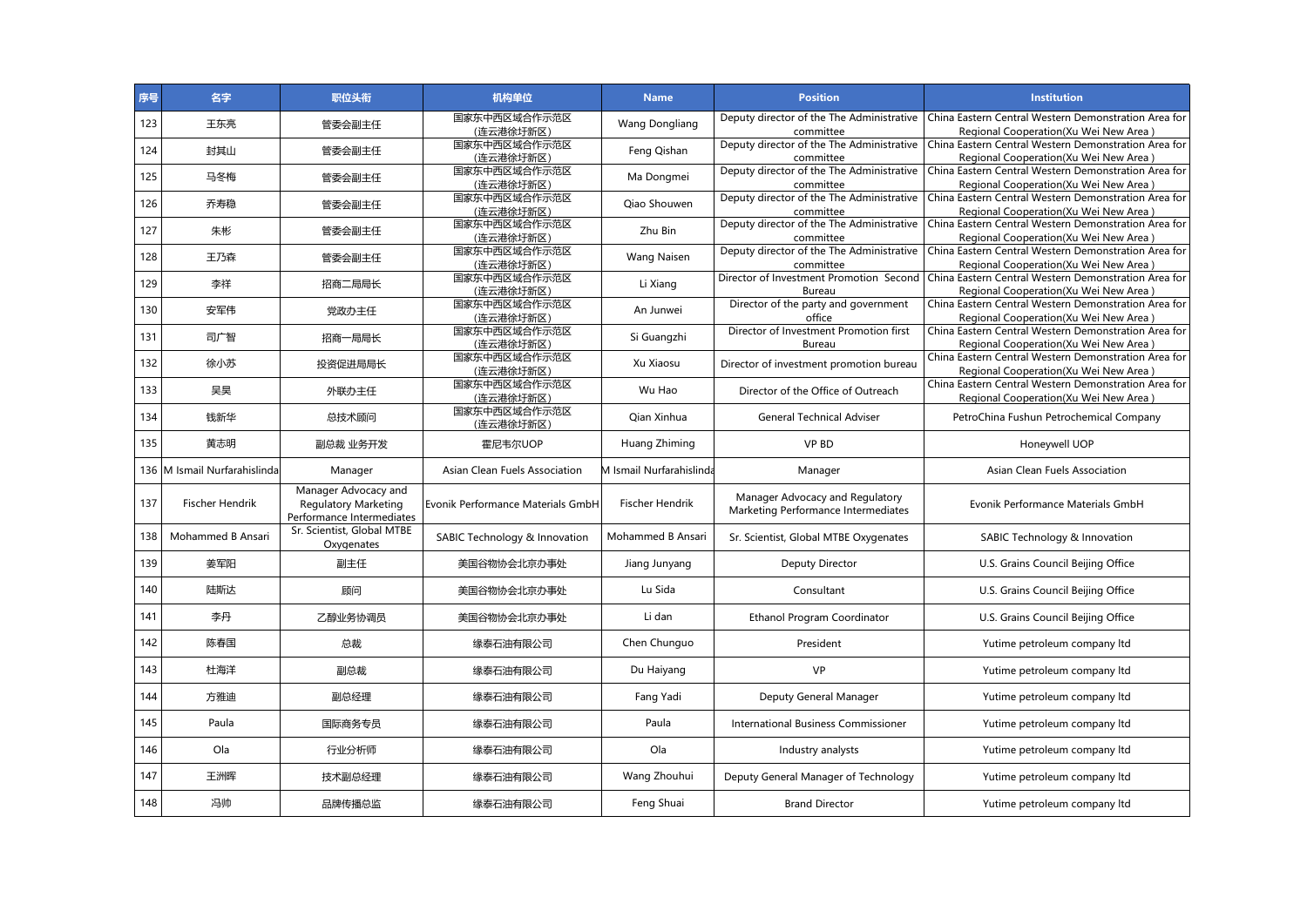| 序号  | 名字             | 职位头衔          | 机构单位                    | <b>Name</b>    | <b>Position</b>                                                    | <b>Institution</b>                                                  |
|-----|----------------|---------------|-------------------------|----------------|--------------------------------------------------------------------|---------------------------------------------------------------------|
| 149 | 孙鑫             | 品牌经理          | 缘泰石油有限公司                | Sun Xin        | <b>Brand Manager</b>                                               | Yutime petroleum company ltd                                        |
| 150 | 祝世齐            | 顾问            | 亚洲清洁能源协会                | Zhu Shiqi      | Consultant                                                         | Asian Clean Energy Association                                      |
| 151 | 蒲延芳            | 副总裁           | 北京三聚环保新材料股份有限公司         | PuYanfang      | Vice president                                                     | Beijing Sanju Environmental Protection & New<br>Materials CO., Itd  |
| 152 | 赵正昌            | 经理            | 北京三聚环保新材料股份有限公司         | ZhaoZhengchang | Manager                                                            | Beijing Sanju Environmental Protection & New<br>Materials CO., Itd  |
| 153 | 田然             | 经理            | 北京三聚环保新材料股份有限公司         | TianRan        | Manager                                                            | Beijing Sanju Environmental Protection & New<br>Materials CO., Itd  |
| 154 | 姜芳             | 经理            | 北京三聚环保新材料股份有限公司         | JiangFang      | Manager                                                            | Beijing Sanju Environmental Protection & New<br>Materials CO., Itd  |
| 155 | 李春桃            | 经理            | 北京三聚环保新材料股份有限公司         | LiChuntao      | Manager                                                            | Beijing Sanju Environmental Protection & New<br>Materials CO., Itd  |
| 156 | 贾薇             | 主管            | 北京三聚环保新材料股份有限公司         | JiaWei         | Director                                                           | Beijing Sanju Environmental Protection & New<br>Materials CO., Itd. |
| 157 | 陈天翮            | 主管            | 北京三聚环保新材料股份有限公司         | ChenTianhe     | Director                                                           | Beijing Sanju Environmental Protection & New<br>Materials CO., Itd. |
| 158 | 顾爱萍            | 经理            | 北京三聚环保新材料股份有限公司         | GuAiping       | Manager                                                            | Beijing Sanju Environmental Protection & New<br>Materials CO., Itd. |
| 159 | HealeyMark     | 全球销售经理        | 埃克森美孚                   | HealeyMark     | Global sales manager                                               | ExxonMobil                                                          |
| 160 | 陈俸荣            | 技术销售经理        | 埃克森美孚                   | Chen Fengrong  | Technical sales manager                                            | ExxonMobil                                                          |
| 161 | Ariyapadi Siva | 市场经理          | 埃克森美孚                   | Ariyapadi Siva | Marketing Manager                                                  | ExxonMobil                                                          |
| 162 | Hindman Mitch  | 高级技术许可经理      | 埃克森美孚                   | Hindman Mitch  | Senior Licensing Manager                                           | ExxonMobil                                                          |
| 163 | 许青炜            | 首席运营官         | 佳化化学股份有限公司              | Xu Qingwei     | COO                                                                | Jiahua Chemicals Inc.                                               |
| 164 | 黄建军            | 工程项目总工        | 佳化化学股份有限公司              | Huang Jianjun  | Project Chief Engineer                                             | Jiahua Chemicals Inc.                                               |
| 165 | 程伟             | 采购经理          | 佳化化学股份有限公司              | Cheng Wei      | <b>Purchasing Manager</b>                                          | Jiahua Chemicals Inc.                                               |
| 166 | 吴紫霄            | 产品经理          | 佳化化学股份有限公司              | Wu Zixiao      | Products Manager                                                   | Jiahua Chemicals Inc.                                               |
| 167 | 刘佳             | 政府事务部&企业传媒部总监 | 佳化化学股份有限公司              | LIU Jia        | Government Affairs and Corporate<br><b>Communications Director</b> | Jiahua Chemicals Inc.                                               |
| 168 | 史昕             | 高级专家          | 中国石油化工集团公司经济技术研究院       | ShiXin         | Professorate Senior Economist                                      | SINOPEC Economics & Development Research<br>Institute               |
| 169 | 邹劲松            | 高级工程师         | 中国石油化工集团公司经济技术研究院       | ZouJinsong     | Senior Engineer                                                    | SINOPEC Economics & Development Research<br>Institute               |
| 170 | 王华             | 副主任           | 中国石油化工集团公司经济技术研究院       | WangHua        | Vice Director                                                      | SINOPEC Economics & Development Research<br>Institute               |
| 171 | 昊昊             | 工程师           | 中国石油化工集团公司经济技术研究院       | WuHao          | Engineer                                                           | SINOPEC Economics & Development Research<br>Institute               |
| 172 | 刘智信            |               | 中国石油化工股份有限公司<br>北京化工研究院 | liuzhixin      |                                                                    | <b>SINOPEC</b>                                                      |
| 173 | 穆玮             |               | 中国石油化工股份有限公司<br>北京化工研究院 | Muwei          |                                                                    | SINOPEC                                                             |
| 174 | 钟维民            |               | 中国石化集团公司                | ZhongWeimin    |                                                                    | Sinopec Group                                                       |
| 175 | 田曦             | 编辑            | 中国石化出版社                 | TianXi         | editor                                                             | Sinopec Press                                                       |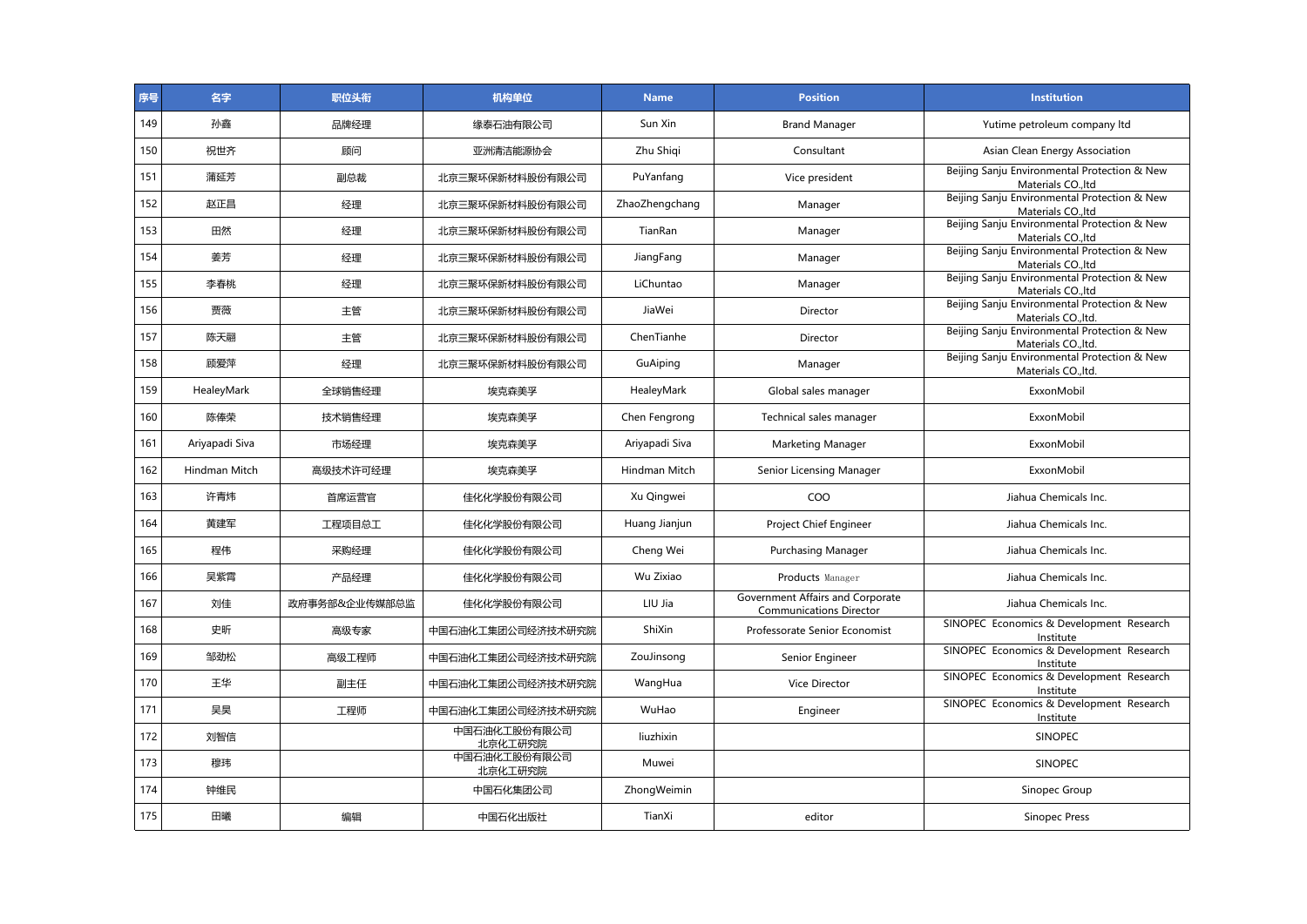| 序号  | 名字  | 职位头衔           | 机构单位                            | <b>Name</b>      | <b>Position</b>                                   | <b>Institution</b>                                                            |
|-----|-----|----------------|---------------------------------|------------------|---------------------------------------------------|-------------------------------------------------------------------------------|
| 176 | 王磊  | 高工             | 中国石油化工股份有限公司                    | WangLei          | Senior Engineer                                   | Science & Technology Dept., SINOPEC CORP                                      |
| 177 | 王建国 | 天津市石化炼油部经理助理   | 天津石化公司                          | Wang Jianguo     | assistant manager                                 | <b>SINOPEC</b>                                                                |
| 178 | 沙乾  | 主任             | 中国石油化工股份有限公司齐鲁分公司               | Sha Qian         | Director                                          | sinopec                                                                       |
| 179 | 李东平 | 主任             | 中国石油化工股份有限公司齐鲁分公司               | Li Dongping      | Director                                          | sinopec                                                                       |
| 180 | 朱磊  | 主任             | 中国石油化工股份有限公司齐鲁分公司               | Zhu Lei          | Director                                          | sinopec                                                                       |
| 181 | 刘瑞丹 | 业务主管           | 中石化                             | LiuRuidan        | <b>Business Supervisor</b>                        | Sinopec                                                                       |
| 182 | 屈玲  | 主任             | 中石化上海                           | QuLing           | Director                                          | Sinopec                                                                       |
| 183 | 张久顺 | 集团公司高级专家       | 中国石油化工股份有限公司<br>石油化工科学研究院       | ZhangJiushun     | Senior Expert of SINOPEC                          | <b>SINOPEC</b>                                                                |
| 184 | 程薇  | 副主任            | 中国石油化工股份有限公司<br>石油化工科学研究院       | ChengWei         | Deputy Director                                   | <b>SINOPEC</b>                                                                |
| 185 | 邵志才 | 高级工程师          | 中国石油化工股份有限公司<br>石油化工科学研究院       | ShaoZhicai       | Senior engineer                                   | SINOPEC                                                                       |
| 186 | 李妍  | 高级工程师          | 中国石油化工股份有限公司<br>石油化工科学研究院       | LiYan            | Senior engineer                                   | <b>SINOPEC</b>                                                                |
| 187 | 夏玥穜 | 高级工程师          | 中国石油化工股份有限公司<br>石油化工科学研究院       | XiaYuetong       | Senior engineer                                   | <b>SINOPEC</b>                                                                |
| 188 | 于百双 | 计划处处长          | 中国石化化工事业部                       | YuBaishuang      | Director of Planning Division                     | SINOPEC CHEMICAL DEPARTMENT                                                   |
| 189 | 张炜  | 乙烯芳烃处处长        | 中国石化化工事业部                       | ZhangWei         | Director of Ethylene & Aromatics Division         | SINOPEC CHEMICAL DEPARTMENT                                                   |
| 190 | 刘方涛 | 副总工程师          | 中石化科技开发公司                       | Liu Fangtao      | Deputy Chief Engineer                             | SinopecTech                                                                   |
| 191 | 张龙刚 | 项目经理           | 中石化科技开发公司                       | Zhang LONGGANG   | Project Manager                                   | SinopecTech                                                                   |
| 192 | 王栋  | 项目部项目经理        | 中石化科技开发公司                       | Wang Dong        | Manager                                           | SinopecTech                                                                   |
| 193 | 王传第 | 科研技术处副处长       | 中国石化燕山石化公司                      | Wang Andy        | Deputy Director                                   | SINOPEC YANSHAN PETROCHEMICAL COMPANY                                         |
| 194 | 王福功 | 副主任            | 中国石化催化剂有限公司齐鲁分公司                | Wang Fu Gong     | deputy director                                   | sinopec catalyst co., Itd.qilu division                                       |
| 195 | 赵峰  | 副主任            | 中国石化催化剂有限公司齐鲁分公司                | Zhao Feng        | deputy director                                   | sinopec catalyst co., Itd.qilu division                                       |
| 196 | 刘雪梅 | 高级工程师          | 中国石化工程建设有限公司                    | LiuXuemei        | Senior Engineer                                   | SINOPEC Engineering Incorporation                                             |
| 197 | 郭蓉  | 集团公司高级专家、院首席专家 | 中国石油化工股份有限公司<br>大连 (抚顺) 石油化工研究院 | <b>GUORONG</b>   | Corp. Senior Expert And Institute Chief<br>Expert | Sinopec Dalian (Fushun) Research Institute of<br>Petroleum and Petrochemicals |
| 198 | 吴子明 | 研究员            | 中国石油化工股份有限公司<br>大连(抚顺)石油化工研究院   | WUZIMING         | Research Fellow                                   | Sinopec Dalian (Fushun) Research Institute of<br>Petroleum and Petrochemicals |
| 199 | 葛海龙 | 高级工程师          | 中国石油化工股份有限公司<br>大连 (抚顺) 石油化工研究院 | <b>GEHAILONG</b> | Senior Engineer                                   | Sinopec Dalian (Fushun) Research Institute of<br>Petroleum and Petrochemicals |
| 200 | 杨宏泉 | 技术部副主任         | 中石化宁波工程有限公司                     | YangHongquan     | Deputy Director of Technology<br>Department       | SINOPEC                                                                       |
| 201 | 秦统福 | 上海分公司总经理       | 中石化宁波工程有限公司                     | QinTongfu        | General Manager of Shanghai Branch                | SINOPEC                                                                       |
| 202 | 赵国忠 | 技术中心主任         | 中石化宁波工程有限公司                     | ZhaoGuozhong     | Technical center director                         | <b>SINOPEC</b>                                                                |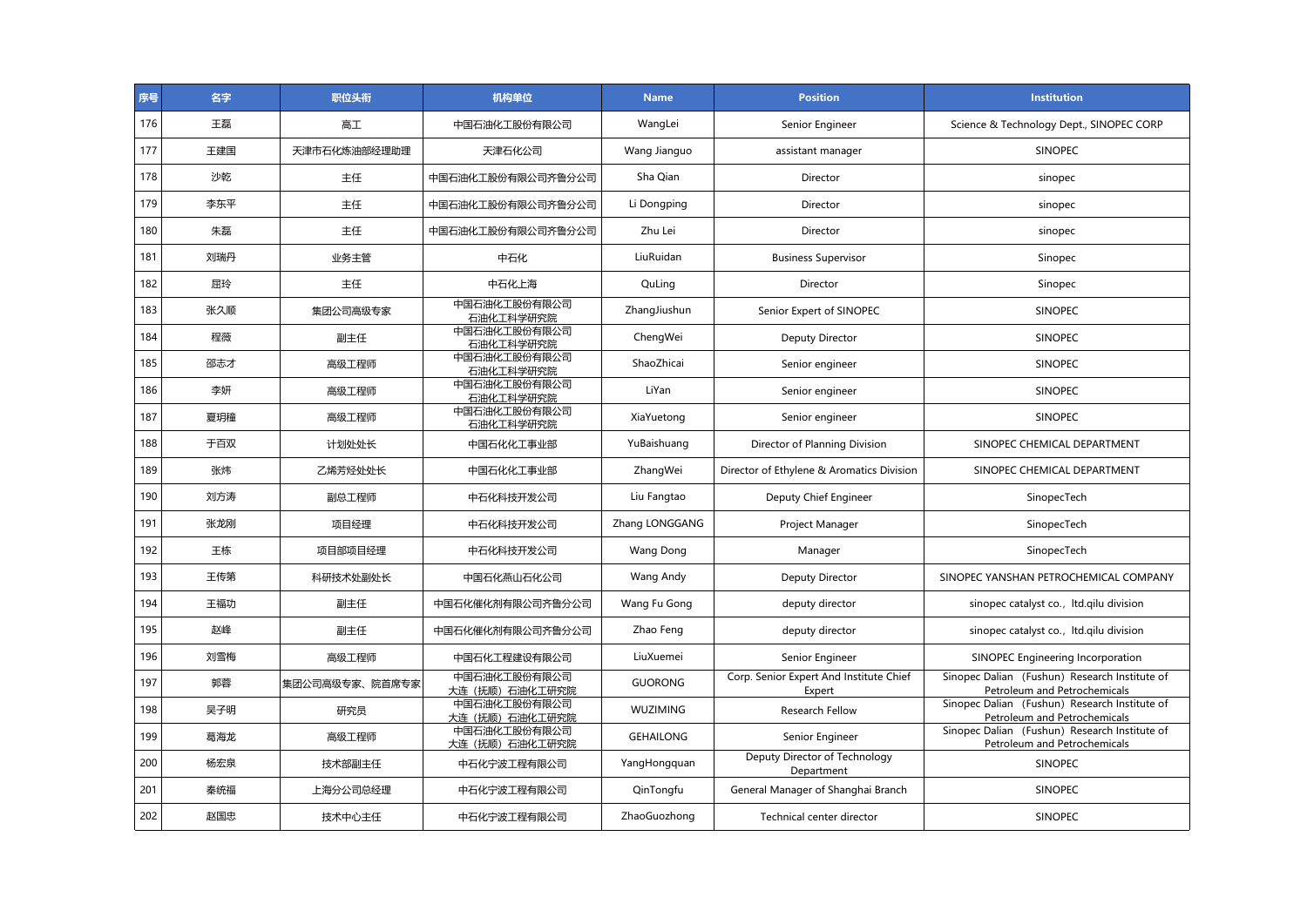| 序号  | 名字  | 职位头衔         | 机构单位                      | <b>Name</b>   | <b>Position</b>                   | <b>Institution</b>                       |
|-----|-----|--------------|---------------------------|---------------|-----------------------------------|------------------------------------------|
| 203 | 付公燚 | 生产计划专家       | 中国石油化工股份有限公司茂名分公司         | FuGongyi      | <b>Planning Expert</b>            | Sinopec Maoming Company                  |
| 204 | 刘篪  | 高级工程师        | 中国石油化工集团有限公司              | Liu Chi       | Senior Engineer                   | SINOPEC GROUP                            |
| 205 | 方志平 | 处长           | 中国石油化工股份有限公司 科技部          | FangZhiping   | Director of Petrochemca Divisionl | Science & Technology Dept., SINOPEC CORP |
| 206 | 管炳炜 | 高级工程师        | 中国石油化工股份有限公司 科技部          | GuanBingwei   | Senior Engineer                   | Science & Technology Dept., SINOPEC CORP |
| 207 | 潘煜  | 处长           | 中国石油化工股份有限公司 科技部          | PanYu         | Director of Refining Division     | Science & Technology Dept., SINOPEC CORP |
| 208 | 李毅  | 主管           | 中国石油化工股份有限公司 科技部          | LiYi          | Senior Engineer                   | Science & Technology Dept., SINOPEC CORP |
| 209 | 李鹏  | 副处长          | 中国石油化工股份有限公司 炼油事业部        | LiPeng        | Vice director                     | Refining Dept., SINOPEC CORP             |
| 210 | 刘志坚 | 副总经理         | 中国石化催化剂有限公司               | LiuZhijianLiu | Vice General Manager              | SINOPEC                                  |
| 211 | 任靖  | 院长           | 中国石化催化剂有限公司工程研究院          | RenJingRen    | Dean                              | SINOPEC                                  |
| 212 | 李全新 | 高级主管         | 中国石化催化剂有限公司市场营销部          | LiQuanxinLi   | Senior Supervisor                 | <b>SINOPEC</b>                           |
| 213 | 杨斌  | 副处长          | 中国石化扬子石油化工有限公司技术处         | YangBin       | Deputy Director                   | <b>SINOPEC</b>                           |
| 214 | 林伟昌 | 副科长          | 中国石化扬子石油化工有限公司计划处         | LinWeichang   | Deputy Section Chief              | <b>SINOPEC</b>                           |
| 215 | 黄爱民 | 科长           | 中国石化扬子石油化工有限公司炼油厂         | HuangAiming   | <b>Section Chief</b>              | <b>SINOPEC</b>                           |
| 216 | 陈焕朋 | 车间主任         | 中国石化扬子石油化工有限公司炼油厂         | ChenHuanpeng  | Workshop director                 | <b>SINOPEC</b>                           |
| 217 | 单敏  | 科长           | 中国石化扬子石油化工有限公司芳烃厂         | ShanMing      | Section Chief                     | <b>SINOPEC</b>                           |
| 218 | 许立甲 | 董事长、党委书记     | 中石油克拉玛依石化有限责任公司           | Xu Lijia      | Chairman, Party Secretary         | PetroChina                               |
| 219 | 柳文  | 副厂长、总工程师     | 中国石油吉林石化公司炼油厂             | LiuWen        | Deputy Director / Chief Engineer  | PetroChina                               |
| 220 | 何淑芹 | 副处长          | 中国石油吉林石化公司<br>科技与规划发展处    | HeShugin      | Deputy Director                   | PetroChina                               |
| 221 | 王桂轮 | 高管           | 中国石油天然气股份有限公司<br>炼油与化工分公司 | WangGuilun    | Senior Manager                    | PetroChina Company Limitied              |
| 222 | 刘晓舟 | 工程师          | 中国石油天然气股份有限公司<br>炼油与化工分公司 | LiuXiaozhou   | Engineer                          | Petrochina Company Limit.                |
| 223 | 李宏冰 | 副总工程师        | 中国石油天然气股份有限公司<br>抚顺石化分公司  | LiHongbing    | Vice Chief Engineer               | PetroChina Fushun Petrochemical Company  |
| 224 | 刘北松 | 副总工程师        | 中国石油乌鲁木齐石化公司              | liubeisong    | Vice general engineer             | PetroChina Urumqi Petrochemical Company  |
| 225 | 曾海  | 主任           | 中国石油天然气股份有限公司<br>辽河石化分公司  | HaiZeng       | Director                          | PetroChina Liaohe Petrochemical Company  |
| 226 | 徐鲁燕 | 项目经理         | 中国石油天然气股份有限公司<br>辽河石化分公司  | LuyanXu       | Manager                           | PetroChina Liaohe Petrochemical Company  |
| 227 | 刘强  | 主任           | 中石油克拉玛依石化有限责任公司           | LiuQiang      | Director                          | PetroChina                               |
| 228 | 邢昕  | 科研管理处工程师     | 中国石油天然气股份有限公司<br>石油化工研究院  | xingXin       | Engineer                          | petrochemical research institute         |
| 229 | 陆雪峰 | 石化院大庆中心高级工程师 | 中国石油天然气股份有限公司<br>石油化工研究院  | LuXuefeng     | Senior Engineer                   | petrochemical research institute         |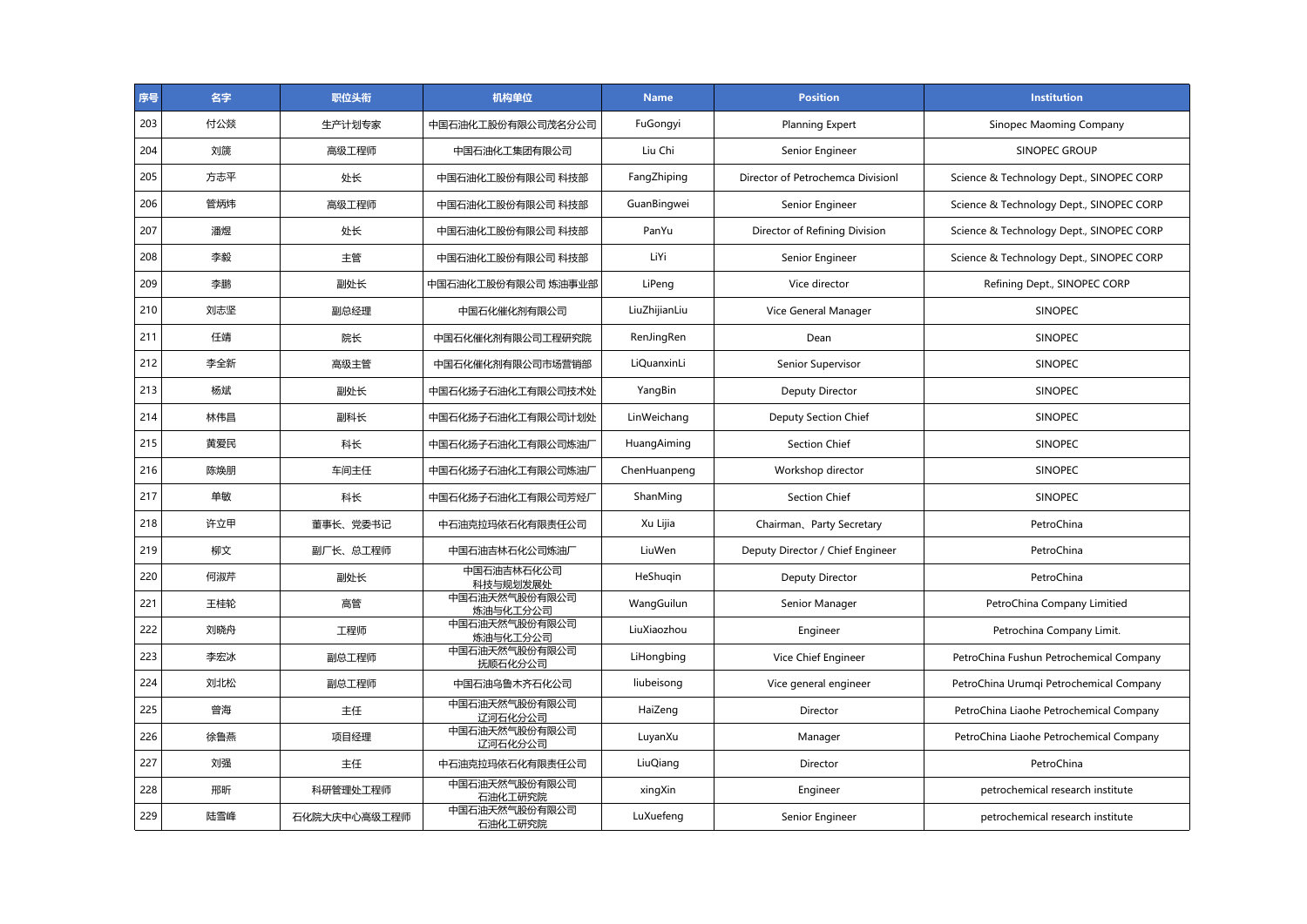| 序号  | 名字  | 职位头衔           | 机构单位                          | <b>Name</b>    | <b>Position</b>                                                   | <b>Institution</b>                                                                                  |
|-----|-----|----------------|-------------------------------|----------------|-------------------------------------------------------------------|-----------------------------------------------------------------------------------------------------|
| 230 | 任世宏 | 石化院兰州中心工程师     | 中国石油天然气股份有限公司<br>石油化工研究院      | RenShihong     | Engineer                                                          | petrochemical research institute                                                                    |
| 231 | 李潇  | 成果管理处高管        | 中国石油天然气股份有限公司<br>石油化工研究院      | LiXiao         | Executive                                                         | petrochemical research institute                                                                    |
| 232 | 周笑阳 | 战略与信息研究室工程师    | 中国石油天然气股份有限公司<br>石油化工研究院      | ZhouXiaoyang   | Engineer                                                          | petrochemical research institute                                                                    |
| 233 | 王嘉祎 | 工程师            | 中石油-石油化工研究院                   | WangJiayi      | engineer                                                          | petrochemical research institute                                                                    |
| 234 | 巩红光 |                | 中国石油-石油化工研究院                  | GongHongguang  |                                                                   | petrochemical research institute                                                                    |
| 235 | 张国相 | 科技信息部岗位经理      | 中海石油炼化有限责任公司                  | ZhangGuoxiang  | Position Manager of Technology &<br><b>Information Department</b> | CNOOC Oil & Petrochemicals Co., Ltd.                                                                |
| 236 | 辛婧  | 研究所所长、首席工程师    | 中海油能源发展有限公司                   | Xin Jing       | Institute Director, Chief Engineer                                | <b>CNOOC</b>                                                                                        |
| 237 | 薛群山 | 天津院科技发展部经理     | 中海油能源发展有限公司                   | Xue Qunshan    | Manager                                                           | <b>CNOOC</b>                                                                                        |
| 238 | 南军  | 天津院炼化工程中心总工    | 中海油能源发展有限公司                   | Nanjun         | Chief engineer                                                    | CNOOC                                                                                               |
| 239 | 范海英 | 副总工程师          | 中海油石化工程有限公司                   | FanHaiying     | Vice General Engineer                                             | <b>CNOOC</b>                                                                                        |
| 240 | 周佩庆 | 能源经济分析师        | 中海油                           | ZhouPeiging    | <b>Energy Economy Analyst</b>                                     | CNOOC                                                                                               |
| 241 | 李大鹏 | 集团煤化工首席专家/中心主任 | 南京延长反应技术研究院有限公司               | LiDapeng       | Group coal chemical chief expert/Director<br>of the Centre        | Shaanxi Yanchang Petroleum(Group)Co.,Ltd                                                            |
| 242 | 高亚男 | 中心副主任          | 南京延长反应技术研究院有限公司               | Gao Yanan      | Deputy director of the center                                     | Shaanxi Yanchang Petroleum(Group)Co.,Ltd                                                            |
| 243 | 蒋中山 | 石化所工程师         | 南京延长反应技术研究院有限公司               | JiangZhongshan | Petrochemical engineer                                            | Shaanxi Yanchang Petroleum(Group)Co.,Ltd                                                            |
| 244 | 雷鸣章 | 董事长            | 陕西延长石油材料有限责任公司                | LeiMingzhang   | Chairman                                                          | Shaanxi Yanchang Petroleum(Group)Co.,Ltd                                                            |
| 245 | 王明利 | 副经理            | 陕西延长石油材料有限责任公司                | WangMingli     | Assistant manager                                                 | Shaanxi Yanchang Petroleum(Group)Co.,Ltd                                                            |
| 246 | 江山  | 厂长             | 陕西延长石油材料有限责任公司                | JiangShan      | Factory director                                                  | Shaanxi Yanchang Petroleum(Group)Co.,Ltd                                                            |
| 247 | 翁炯  | 炼化公司科技部助理主管    | 陕西延长石油(集团)有限责任公司<br>炼化公司      | WengJiong      | Assistant Director of Science and<br>Technology                   | Shaanxi Yanchang Petroleum(Group)Co.,Ltd                                                            |
| 248 | 蔡龙  | 炼化公司科技部工程师     | 陕西延长石油(集团)有限责任公司<br>炼化公司      | Cai Long       | Ministry of Science and Technology<br>Engineer                    | Shaanxi Yanchang Petroleum(Group)Co.,Ltd                                                            |
| 249 | 刘宝  | 榆炼技术质量部工程师     | 陕西延长石油 (集团) 有限责任公司<br>炼化公司    | LiuBao         | <b>Technical Quality Engineer</b>                                 | Shaanxi Yanchang Petroleum(Group)Co.,Ltd                                                            |
| 250 | 王普光 | 副部长            | 陕西延长石油(集团)有限责任公司<br>投资管理部     | WangPuguang    | <b>Vice Minister</b>                                              | Shaanxi Yanchang Petroleum (Group) Corp. Ltd.<br>Investment Management Department                   |
| 251 | 郭淑静 | 主管             | 陕西延长石油(集团)有限责任公司<br>科技与信息化管理部 | GuoShujing     | Supervisor                                                        | Shaanxi Yanchang Petroleum (Group) Corp.<br>Ltd.Technology and Information Management<br>Department |
| 252 | 张娟丽 | 高级主管工程师        | 陕西延长石油(集团)有限责任公司研<br>究院       | ZhangJuanli    | Chairman                                                          | Research Institute Shaanxi yanchang<br>petroleum(Group) material co., Ltd                           |
| 253 | 杨俊  | 副总经理           | 南京延长反应技术研究院                   | Yang Jun       | Vice General Manager                                              | Nanjing Yanchang reaction technology reseaech<br>institute                                          |
| 254 | 刘伟  | 总经理            | 中化旭阳曹妃甸石化储运有限公司               | Liu Wei        | General Manager                                                   | Sinochem Risen Caofeidian Terminal                                                                  |
| 255 | 胡利民 | 总经理            | 中化连云港产业园管理有限公司                | HuLimin        | General manager                                                   | Sinochem Lianyungang Industrial Park Management<br>Co., Ltd.                                        |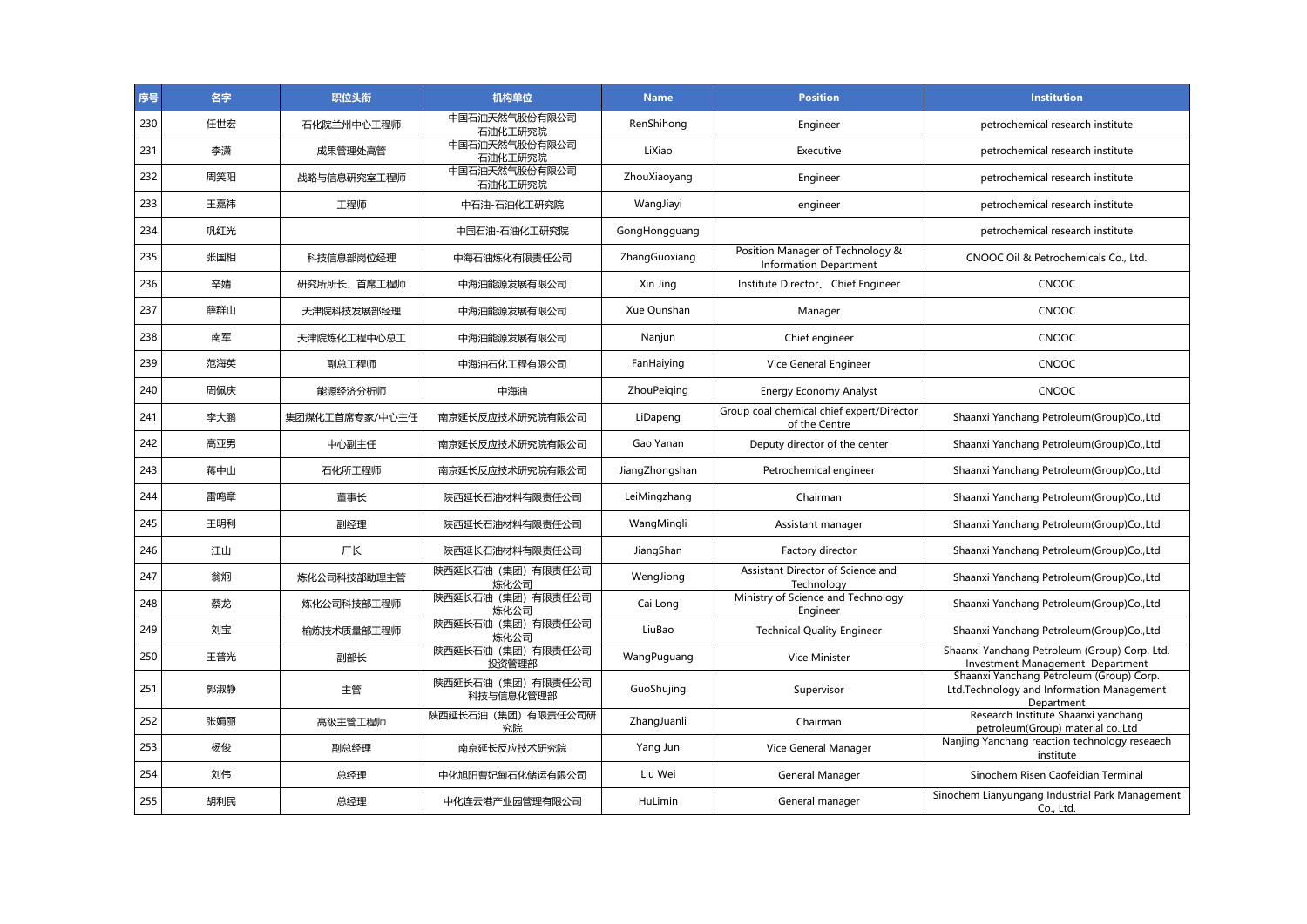| 序号  | 名字  | 职位头衔        | 机构单位               | <b>Name</b>     | <b>Position</b>                               | <b>Institution</b>                                           |
|-----|-----|-------------|--------------------|-----------------|-----------------------------------------------|--------------------------------------------------------------|
| 256 | 温向军 | 副总经理        | 中化连云港产业园管理有限公司     | WenXiangjun     | Vice General manager                          | Sinochem Lianyungang Industrial Park Management<br>Co., Ltd. |
| 257 | 李磊  | 副总经理        | 中化连云港产业园管理有限公司     | LiLei           | Vice General manager                          | Sinochem Lianyungang Industrial Park Management<br>Co., Ltd. |
| 258 | 周洪利 | 副总工程师、主任    | 中国化工油气股份有限公司       | ZhouHongli      | Vice Chief Engineer, Director                 | ChemChina Petrochemical Corporation                          |
| 259 | 雷超  | 副主任         | 中国化工油气股份有限公司       | LeiChao         | Deputy Director                               | ChemChina Petrochemical Corporation                          |
| 260 | 殷平  | 董事长         | 肆点灵智能科技(大连)有限公司    | Yin Ping        | Chairman                                      | SDLING Intelligence Technology Co., Ltd                      |
| 261 | 周建海 | 行业分析师       | 上海亚化咨询有限公司         | Zhou Jian Hai   | Analyst                                       | Shanhai ASIACHEM Consulting Co. Ltd                          |
| 262 | 袁涛  | 总经理助理       | 上海班特工程有限公司         | Yuan Tao        | general manager assitant                      | Shanghai better engineering co., Itd                         |
| 263 | 路万里 | 董事长         | 华茂伟业绿色科技股份有限公司     | Lu Wan Li       | chaiman                                       | B-FCTL Co., Ltd                                              |
| 264 | 崔铭  | 政府事务经理      | 诺维信 (中国) 投资有限公司    | Cui Ming        | Government Affairs Manager                    | Novozymes (China) Investment Co., Ltd                        |
| 265 | 叶笑风 | 生物炼化亚太区总监   | 诺维信 (中国) 投资有限公司    | Ye Xiao Feng    | Director, Asia Pasific, Bio-refining          | Novozymes (China) Investment Co., Ltd                        |
| 266 | 蔡祥军 | 书记/常务副总经理   | 上海立得催化剂有限公司        | Cai Xiang Jun   | Secretary/Executive Deputy General<br>Manager | Shanghai Leader CatalystCo., Ltd                             |
| 267 | 邓兆敬 | 副总经理、总工程师   | 中国天辰工程有限公司         | Zhaojing Deng   | Vice president and Chief engineer             | China Tianchen engineering corporation                       |
| 268 | 王聪  | 工程技术研发中心主任  | 中国天辰工程有限公司         | CongWang        | Minister of R&D                               | China Tianchen engineering corporation                       |
| 269 | 徐俊青 | 高级工程师       | 中国天辰工程有限公司         | JungingXu       | Senior Engineer                               | China Tianchen engineering corporation                       |
| 270 | 杨克俭 | 副总工程师       | 中国天辰工程有限公司         | KejianYang      | Assistant Chief engineer                      | China Tianchen engineering corporation                       |
| 271 | 陈志鹏 | 催化剂事业部中国区总监 | 科莱恩化工(中国)有限公司      | Chan Kevin      | Head of BU Catalysts, China                   | Clariant Chemicals (China) Ltd.                              |
| 272 | 冯燕  | 副总裁         | 空气化工产品 (中国) 投资有限公司 | FengYan         | <b>Vice President</b>                         | Air Products and Chemials(China) Investment Co., Ltd.        |
| 273 | 鲁一晗 | 副总经理        | 江苏天鹏石化科技股份有限公司     | LUYihan         | Vice General Manager                          | Jiangsu Tianpeng Petrochemical Tech Co., Ltd.                |
| 274 | 项明龙 | 总裁助理        | 江苏天鹏石化科技股份有限公司     | XIANGMinglong   | <b>President Assistant</b>                    | Jiangsu Tianpeng Petrochemical Tech Co., Ltd.                |
| 275 | 杨祎  | 联席总裁        | 江苏天鹏石化科技股份有限公司     | YANGYI          | Co-President                                  | Jiangsu Tianpeng Petrochemical Tech Co., Ltd.                |
| 276 | 贾怀星 | 董事长         | 山东明宇化学公司           | Jia Huai Xing   | Chairman                                      | Shandong Mingyu Chemicai Co., LTD                            |
| 277 | 曾宿主 | 总工程师        | 大庆联谊石化股份有限公司       | Zeng Su Zhu     | Chief engineer                                | Daqing Lianyi Petrochemllai CO., Itd                         |
| 278 | 胡慧春 | 经理          | 恒力石化 (大连) 炼化有限公司   | Hu Hui Chun     | manager                                       | Hengli Petrochemical(Dalian) Refinery Co., Ltd               |
| 279 | 钱旭波 | 经理          | 恒力石化 (大连) 炼化有限公司   | Oian Xu Bo      | manager                                       | Hengli Petrochemical(Dalian) Refinery Co., Ltd               |
| 280 | 陈大鹏 | 高级执行经理      | 大连商品交易所            | Chen Da Peng    | Senior Executive Manager                      | Dalian Commodity Exchangce                                   |
| 281 | 高春雨 | 高级执行经理      | 大连商品交易所            | Gao Chun Yu     | Senior Executive Manager                      | Dalian Commodity Exchangce                                   |
| 282 | 彭长荣 | 市场经理        | 空气化工产品(中国)投资有限公司   | Peng Chang Rong | Marketing Manager                             | Air Products China                                           |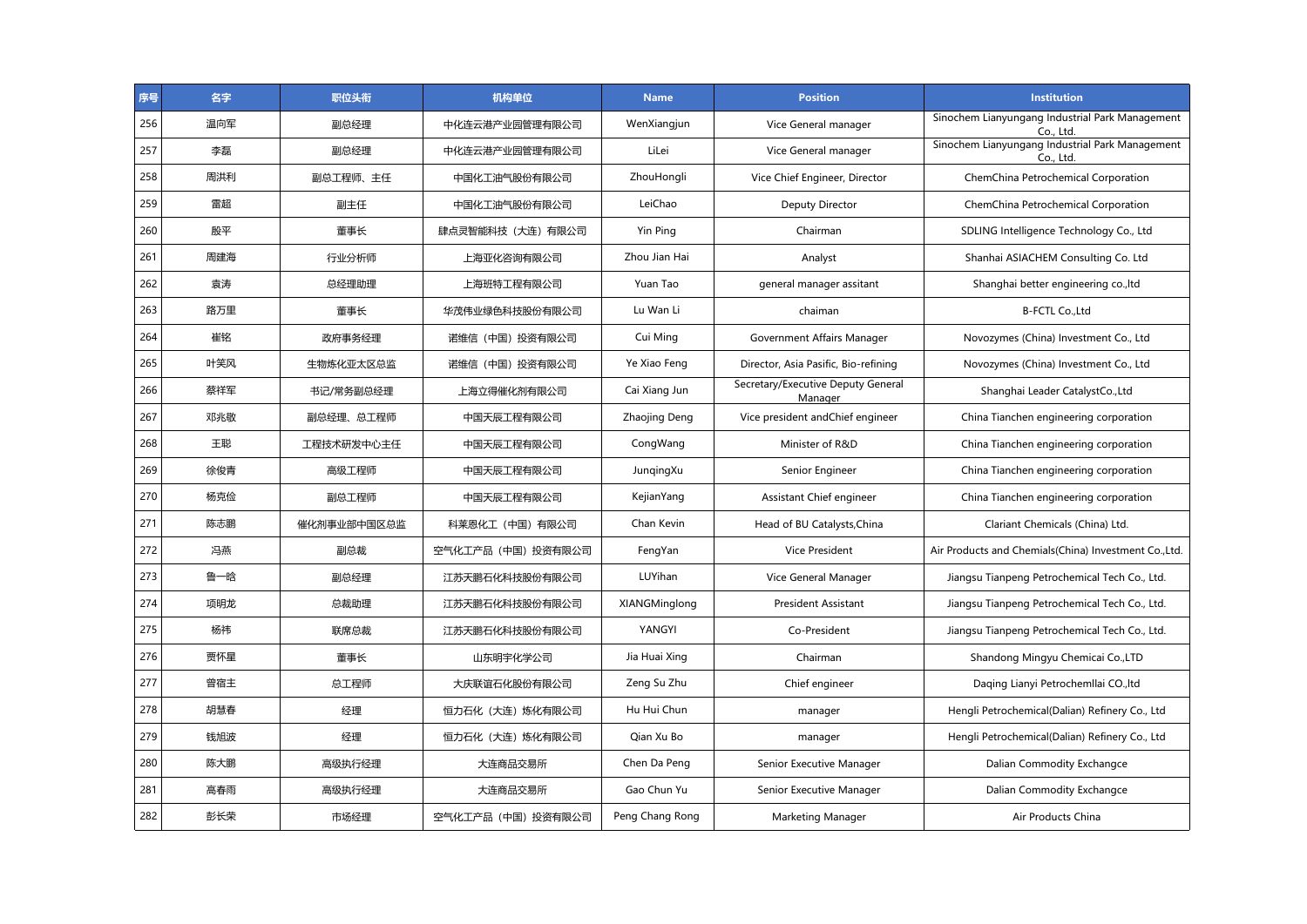| 序号  | 名字  | 职位头衔          | 机构单位               | <b>Name</b>             | <b>Position</b>                                        | <b>Institution</b>                                     |
|-----|-----|---------------|--------------------|-------------------------|--------------------------------------------------------|--------------------------------------------------------|
| 283 | 谷中莹 | 华东区市场经理       | 空气化工产品 (中国) 投资有限公司 | GuRaymond               | Marketing manager, East China                          | Air Products and Chemicals (China) Investment Co. Ltd. |
| 284 | 王磊  | 业务开发经理        | 空气化工产品(中国)投资有限公司   | WangJasper              | <b>Business Development manager</b>                    | Air Products and Chemicals (China) Investment Co. Ltd. |
| 285 | 袁娜  | 副总经理          | 华陆工程科技有限责任公司       | YuanNa                  | Vice President                                         | HUALU ENGINEERING AND TECHNOLOGY CO., LTD.             |
| 286 | 赵若愚 | 海外商务部主任助理     | 华陆工程科技有限责任公司       | ZhaoRuoyu               | <b>AGM Overseas Division</b>                           | HUALU ENGINEERING AND TECHNOLOGY CO., LTD.             |
| 287 | 田宇  | 商务部主任助理       | 华陆工程科技有限责任公司       | TianYu                  | <b>AGM Commercial Department</b>                       | HUALU ENGINEERING AND TECHNOLOGY CO., LTD.             |
| 288 | 王凯  | 副总经理          | 华陆工程科技有限责任公司       | WangKai                 | <b>Vice President</b>                                  | HUALU ENGINEERING AND TECHNOLOGY CO., LTD.             |
| 289 | 袁仕正 | 部长            | 三菱化学控股管理(北京)有限公司   | YuanShizheng            | General Manager                                        | Mitsubishi Chemical Holdings (Beijing) Co., Ltd.       |
| 290 | 苏文利 | 副总经理          | 滨化集团滨阳燃化有限公司       | Su Wenli                | Vice General Manager                                   | Befar Binyang Fuel Chemical CO., LTD                   |
| 291 | 王旭忠 | 技术开发部经理       | 滨化集团滨阳燃化有限公司       | Wang Xuzhong            | <b>Technical Development Manager</b>                   | Befar Binyang Fuel Chemical CO., LTD                   |
| 292 | 刘伟强 |               | 滨化集团滨阳燃化有限公司       | Liu Weigiang            |                                                        | Befar Binyang Fuel Chemical CO., LTD                   |
| 293 | 陈洁  | 高级经理          | 上海国际能源交易中心股份有限公司   | Chen Jie                | Senior Manager                                         | <b>SHFE</b>                                            |
| 294 | 何芬  | 炼油化工技术许可经理    | 壳牌 (中国) 项目技术有限公司   | HeFen                   | Downstream licensing sales manager                     | Shell China                                            |
| 295 | 郝凯文 | 壳牌技术许可亚太区副总裁  | 壳牌 (中国) 项目技术有限公司   | <b>Halliwell Kelvin</b> | Shell Technology Licensing & Services<br>Director Asia | Shell China                                            |
| 296 | 王刚  | 气体处理高级许可经理    | 壳牌 (中国) 项目技术有限公司   | Wang Gary               | Senior Gas Processing Licensing Manager                | Shell China                                            |
| 297 | 黎德晟 | 壳牌中国技术许可总监    | 壳牌催化剂和技术           | LiDesheng               | Shell licensing sales director                         | Shell catalysts and technologies                       |
| 298 | 李妍  | 市场部经理         | 亨斯迈化工贸易 (上海) 有限公司  | LiYan                   | Marketing Manager                                      | Huntsman                                               |
| 299 | 周国华 | 董事长           | 江苏焱鑫科技股份有限公司       | ZhouGuohua              | Chairman                                               | Jiangsu Yanxin Science and Technology Co., Ltd.        |
| 300 | 孟磊  | 品牌部部长         | 沈阳鼓风机集团股份有限公司      | Meng Lei                | Minister of Brand                                      | SHENYANG BLOWER WORKS GROUP CORPORATION                |
| 301 | 王春明 | 透平销售中心华东公司总经理 | 沈阳鼓风机集团股份有限公司      | Wang Chunming           | General Manager                                        | SHENYANG BLOWER WORKS GROUP CORPORATION                |
| 302 | 陈元城 | 经理助理          | 上海国际能源交易中心股份有限公司   | Chen Yuan Cheng         | <b>Assistant Manager</b>                               | <b>SHFE</b>                                            |
| 303 | 孙宝文 | 所长            | 中国石油规划总院炼化所        | Sun Bao Wen             | director                                               | Petrochina Planning and Engineering Institute          |
| 304 | 闫红民 | 董事长           | 江苏方洋集团有限公司         | YanHongmin              | Chairman                                               | Jiangsu Fangyang Group Co., Ltd.                       |
| 305 | 安涛  | 总裁            | 江苏方洋集团有限公司         | AnTao                   | President                                              | Jiangsu Fangyang Group Co., Ltd.                       |
| 306 | 周开红 | 副总裁           | 江苏方洋集团有限公司         | ZhouKaihong             | <b>Vice President</b>                                  | Jiangsu Fangyang Group Co., Ltd.                       |
| 307 | 于富忠 | 总裁助理          | 江苏方洋集团有限公司         | YuFuzhong               | President Assistant                                    | Jiangsu Fangyang Group Co., Ltd.                       |
| 308 | 赵媛  | 总经理           | 江苏方洋文化传播有限公司       | ZhaoYuan                | Vice General Manager                                   | Jiangsu Fangyang Culture Communication Co., Ltd.       |
| 309 | 郑彬  | 董事长           | 连云港徐圩港口投资集团有限公司    | ZhengBin                | Chairman                                               | Xuwei Lianyungang Port Investment Group Co., Ltd.      |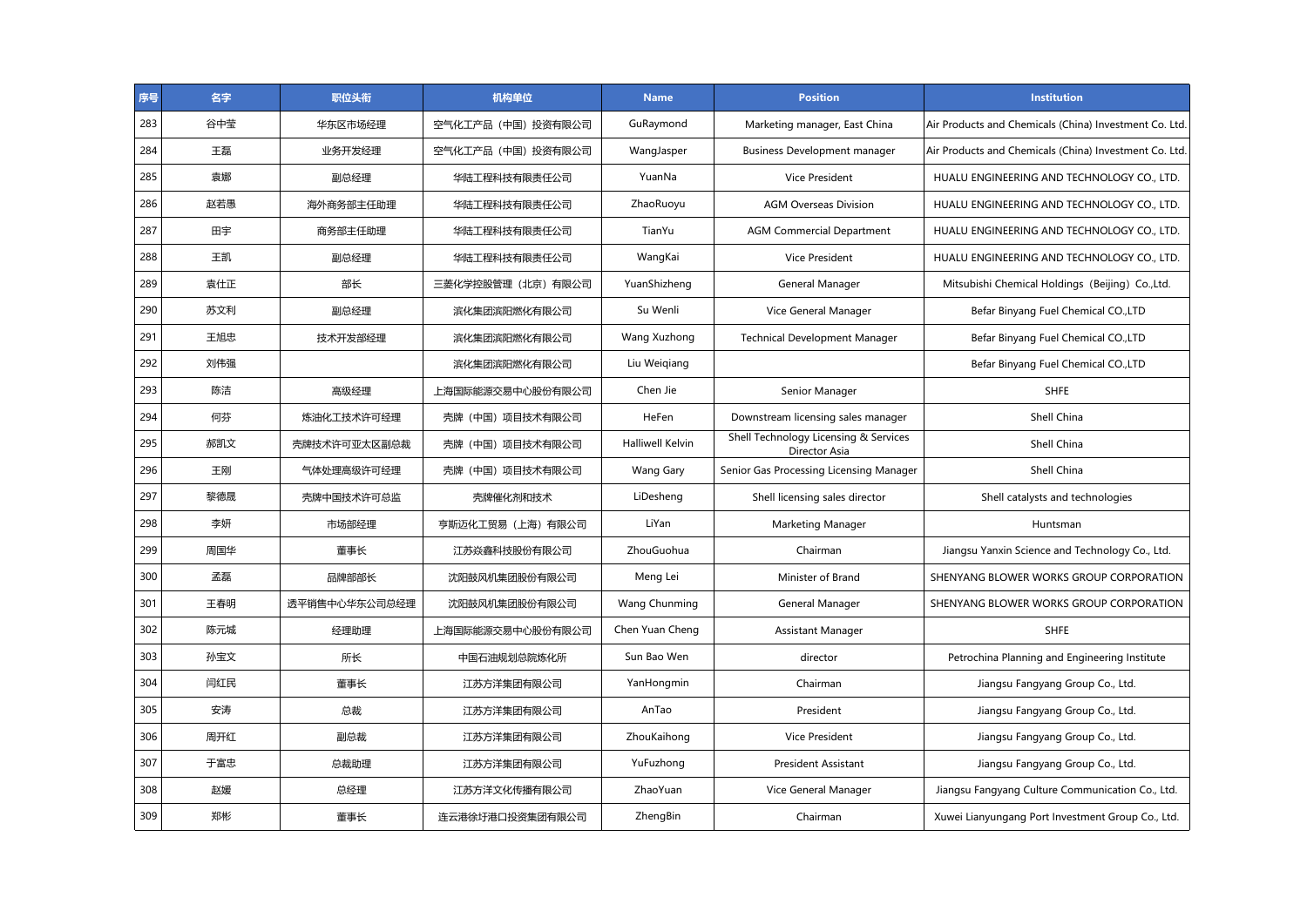| 序号  | 名字  | 职位头衔      | 机构单位            | <b>Name</b>          | <b>Position</b>                                                     | <b>Institution</b>                                      |
|-----|-----|-----------|-----------------|----------------------|---------------------------------------------------------------------|---------------------------------------------------------|
| 310 | 浦长青 | 董事长       | 江苏方洋物流有限公司      | PuChangqing          | Chairman                                                            | Jiangsu Fangyang Logistics Co., Ltd.                    |
| 311 | 郭磊  | 董事长       | 江苏方洋水务有限公司      | GuoLei               | Chairman                                                            | Jiangsu Fangyang Water Co., Ltd.                        |
| 312 | 曹泓涛 | 董事长       | 连云港石化产业园有限公司    | caohongtao           | Chairman of the board                                               | Lianyungang Petrochemical Industry Park Co., Ltd        |
| 313 | 钱明  | 总经理       | 连云港石化产业园有限公司    | gianming             | General manager;                                                    | Lianyungang Petrochemical Industry Park Co., Ltd        |
| 314 | 何烽  | 副总经理      | 连云港石化产业园有限公司    | hefeng               | Vice general manager;                                               | Lianyungang Petrochemical Industry Park Co., Ltd        |
| 315 | 董乃勇 | 总经理助理     | 连云港石化产业园有限公司    | dongnaiyong          | Assistant president                                                 | Lianyungang Petrochemical Industry Park Co., Ltd        |
| 316 | 李沛旺 | 总经理助理     | 连云港石化产业园有限公司    | lipeiwang            | Assistant president                                                 | Lianyungang Petrochemical Industry Park Co., Ltd        |
| 317 | 刘立立 | 综合办公室主任   | 连云港石化产业园有限公司    | liulili              | Director of Integrated Office                                       | Lianyungang Petrochemical Industry Park Co., Ltd        |
| 318 | 张付光 | 副总经理      | 盛虹炼化            | ZhangFuguang         | Vice General Manager                                                | Shenghong Refining and Chemical(Lianyungang)<br>Co.,Ltd |
| 319 | 付建军 | 副总经理      | 盛虹炼化            | FuJianjun            | Vice General Manager                                                | Shenghong Refining and Chemical(Lianyungang)<br>Co.,Ltd |
| 320 | 杨瑞平 | 副总经理      | 斯尔邦             | YangRuiping          | Vice General Manager                                                | Shenghong Petrochemical                                 |
| 321 | 夏志伟 | 董事长秘书     | 盛虹石化集团有限公司      | Xia Zhiwei           | Chairman secretary                                                  | Sheng Hong Group Holding Ltd.                           |
| 322 | 付裕  | 化工一部副经理   | 盛虹炼化(连云港)有限公司   | Fu Yu                | Vice Manager                                                        | Shenghong Refining and<br>Chemical(lianyungang)Co.,Ltd  |
| 323 | 张海标 | 海外运营部总经理  | 盛虹石化集团有限公司      | zhangHaibiao         | General Manager                                                     | Shenghong Petrochemical Group Co., Ltd.                 |
| 324 | 王庆荣 | 副总经理      | 盛虹炼化 (连云港) 有限公司 | <b>Wang Qingrong</b> | deputy general manager                                              | Shenghong Refining and Chemical(Lianyungang)<br>Co.,Ltd |
| 325 | 郑海  | 副总经理      | 盛虹炼化(连云港)有限公司   | ZhengHai             | deputy general manager                                              | Shenghong Refining and Chemical(Lianyungang)<br>Co.,Ltd |
| 326 | 孙国臣 | 总工程师      | 盛虹炼化 (连云港) 有限公司 | Sun Guochen          | Chief Engineer                                                      | Shenghong Refining and Chemical(Lianyungang)<br>Co.,Ltd |
| 327 | 李伯称 | 副总工程师     | 盛虹炼化 (连云港) 有限公司 | LiBocheng            | deputy chief engineer                                               | Shenghong Refining and Chemical(Lianyungang)<br>Co.,Ltd |
| 328 | 刁望升 | 炼油技术部总经理  | 盛虹炼化 (连云港) 有限公司 | DiaoWangsheng        | General Manager of Refining Technology<br>Department                | Shenghong Refining and Chemical(Lianyungang)<br>CoLtd   |
| 329 | 路全能 | 化工一部总经理   | 盛虹炼化 (连云港) 有限公司 | LuQuanneng           | Manager of The First Department of<br>Chemical                      | Shenghong Refining and Chemical(Lianyungang)<br>Co.,Ltd |
| 330 | 李斌  | 安全环保部经理   | 盛虹炼化 (连云港) 有限公司 | LiBin                | Manager of Safety and Environmental<br><b>Protection Department</b> | Shenghong Refining and Chemical(Lianyungang)<br>Co.,Ltd |
| 331 | 刘洋  | 机动设备部副总经理 | 盛虹炼化(连云港)有限公司   | LiuYang              | Deputy General Manager of Motor<br><b>Equipment Department</b>      | Shenghong Refining and Chemical(Lianyungang)<br>Co.,Ltd |
| 332 | 郑振聪 | 芳烃部经理     | 盛虹炼化(连云港)有限公司   | ZhengZhencong        | Aromatics Department Manage                                         | Shenghong Refining and Chemical(Lianyungang)<br>Co.,Ltd |
| 333 | 侯春健 | 炼油三部经理    | 盛虹炼化 (连云港) 有限公司 | HouChunjian          | Manager of Petroleum Refining Third<br>department                   | Shenghong Refining and Chemical(Lianyungang)<br>Co.,Ltd |
| 334 | 李善虎 | 营销经理      | 连云港荣泰化工仓储有限公司   | LiShanhu             | Marketing Manager                                                   | Lianyungang Rongtai Chemical storage Co., Ltd           |
| 335 | 王国华 | 化工技术部副经理  | 盛虹炼化(连云港)有限公司   | WangGuohua           | Deputy Manager of Chemical Technology<br>Department                 | Shenghong Refining and Chemical(Lianyungang)<br>Co.,Ltd |
| 336 | 张伟  | 炼油一部副经理   | 盛虹炼化 (连云港) 有限公司 | ZhangWei             | Deputy Manager of Petroleum RefiniR First<br>Department             | Shenghong Refining and Chemical(Lianyungang)<br>Co.,Ltd |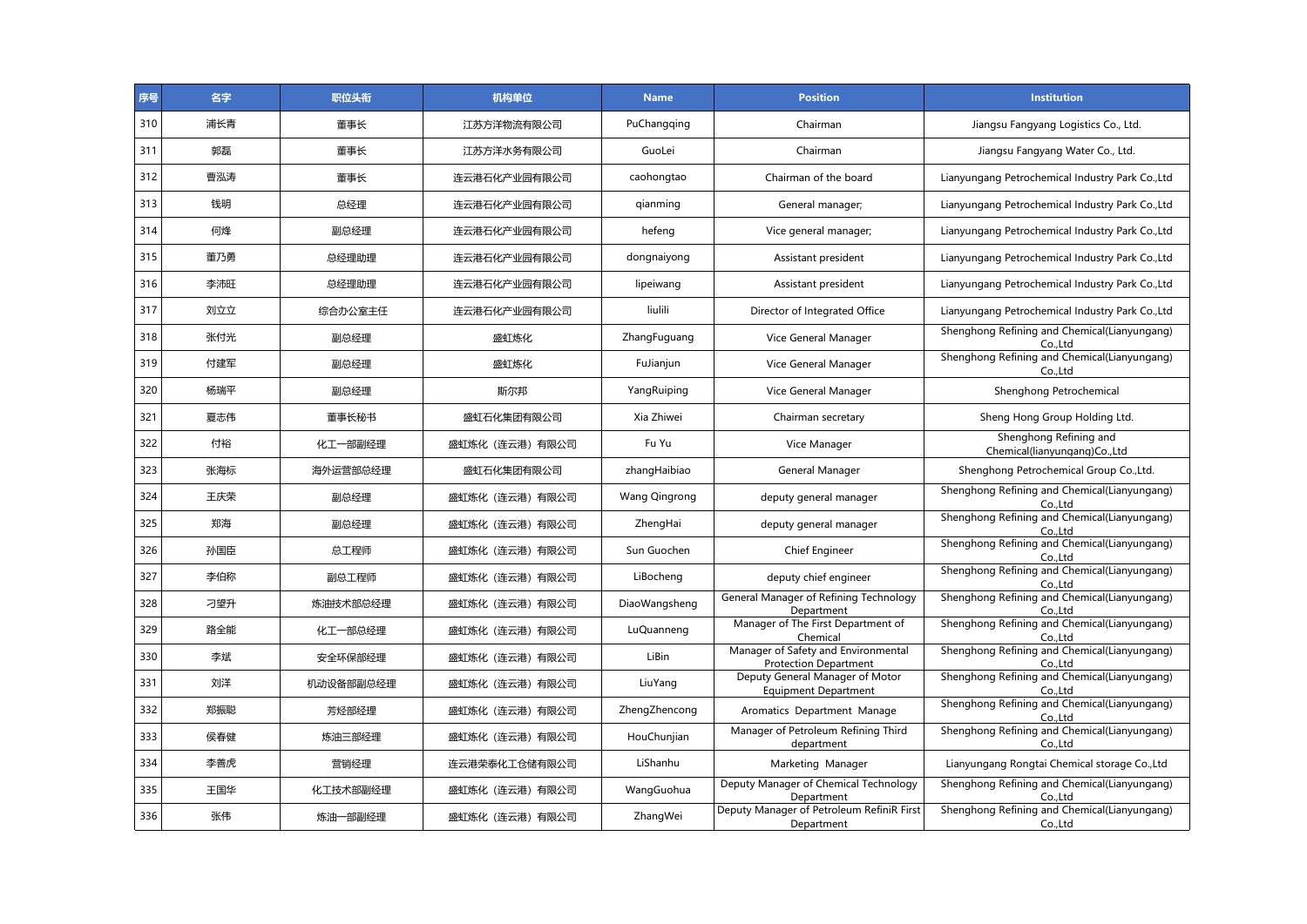| 序号  | 名字  | 职位头衔        | 机构单位               | <b>Name</b>           | <b>Position</b>                                                   | <b>Institution</b>                                      |
|-----|-----|-------------|--------------------|-----------------------|-------------------------------------------------------------------|---------------------------------------------------------|
| 337 | 苏保权 | 炼油二部工艺副经理   | 盛虹炼化(连云港)有限公司      | SuBaoquan             | Deputy process manager of Petroleum<br>Refining Second Department | Shenghong Refining and Chemical(Lianyungang)<br>Co.,Ltd |
| 338 | 赵力  | 化工二部生产副经理   | 盛虹炼化(连云港)有限公司      | ZhaoLi                | Deputy Manager of The Second<br>Department of Chemical            | Shenghong Refining and Chemical(Lianyungang)<br>Co.,Ltd |
| 339 | 唐运昌 | 化工三部副经理     | 盛虹炼化 (连云港) 有限公司    | TangYunchang          | Deputy Manager of The Third Department<br>of Chemical             | Shenghong Refining and Chemical(Lianyungang)<br>Co.,Ltd |
| 340 | 刘厚健 | 经理          | 盛虹石化集团有限公司         | liuHoujian            | Manager                                                           | Shenghong Petrochemical Group Co., Ltd.                 |
| 341 | 梁鑫  | 经理          | 盛虹石化集团有限公司         | Liang Xin             | Manager                                                           | Shenghong Petrochemical Group Co., Ltd.                 |
| 342 | 李艳华 | 办公室副主任      | 盛虹石化集团有限公司         | LiYanhua              | Vice Office Director                                              | Shenghong Petrochemical Group Co., Ltd.                 |
| 343 | 邵海亮 | 办公室外联主管     | 盛虹石化集团有限公司         | ShaoHailiang          | <b>Executive Office Outreach</b>                                  | Shenghong Petrochemical Group Co., Ltd.                 |
| 344 | 唐志民 | 副总裁         | 圣奥化学科技有限公司         | TangZhi min           | <b>Vice President</b>                                             | Sennics Co., Ltd                                        |
| 345 | 胡昌法 | 总经理         | 连云港圣奥化学科技有限公司      | HuChang fa            | General manager                                                   | LYG Sennics Co., Ltd                                    |
| 346 | 夏海洋 | 科技经理        | 连云港圣奥化学科技有限公司      | XiaHai yang           | Technical manager                                                 | LYG Sennics Co., Ltd                                    |
| 347 | 朱晓东 | 总指挥         | 连云港石化有限公司          | <b>XIAODONGZHU</b>    | Project construction commander                                    | Lianyungang Petrochemical Co., Ltd.                     |
| 348 | 钟向宏 | 副总指挥        | 连云港石化有限公司          | <b>XIANGHONGZHONG</b> | Deputy director of project construction                           | Lianyungang Petrochemical Co., Ltd.                     |
| 349 | 吴成斌 | 烯烃项目部经理     | 连云港石化有限公司          | CHENGBINGWU           | Olefin project manager                                            | Lianyungang Petrochemical Co., Ltd.                     |
| 350 | 王朝  | 烯烃项目部副经理    | 连云港石化有限公司          | CAOWANG               | Deputy Manager of the Olefin Project<br>Department                | Lianyungang Petrochemical Co., Ltd.                     |
| 351 | 蔡兴峰 | EOEG项目部经理   | 连云港石化有限公司          | <b>XINGFENGCAI</b>    | <b>EOEG Project Manager</b>                                       | Lianyungang Petrochemical Co., Ltd.                     |
| 352 | 程晔  | EOEG项目部经理助理 | 连云港石化有限公司          | <b>HUACHEN</b>        | <b>EOEG Project Manager Assistant</b>                             | Lianyungang Petrochemical Co., Ltd.                     |
| 353 | 梁戈  | PE项目部经理     | 连云港石化有限公司          | <b>GELIANG</b>        | PE Project Manager                                                | Lianyungang Petrochemical Co., Ltd.                     |
| 354 | 周钟焘 | PE项目部设备副经理  | 连云港石化有限公司          | ZHONGTAOZHOU          | Deputy Project Manager, PE Project<br>Department                  | Lianyungang Petrochemical Co., Ltd.                     |
| 355 | 关磊  | 公用工程项目部经理   | 连云港石化有限公司          | LEIGUAN               | Public work Project Manager                                       | Lianyungang Petrochemical Co., Ltd.                     |
| 356 | 杨财  | 公用工程项目部运行主管 | 连云港石化有限公司          | <b>CAIYANG</b>        | Head of Operation, Public Works Project<br>Department             | Lianyungang Petrochemical Co., Ltd.                     |
| 357 | 汤亚田 | 码头储运项目部经理   | 连云港石化有限公司          | YATIANTANG            | Terminal Storage and Transportation<br>Project Manager            | Lianyungang Petrochemical Co., Ltd.                     |
| 358 | 李建亮 | 调度主管        | 连云港石化有限公司          | <b>JIANLIANGLI</b>    | Dispatch supervisor                                               | Lianyungang Petrochemical Co., Ltd.                     |
| 359 | 王灏  | 副总裁         | 东华能源总部             | WangHao               | <b>Vice President</b>                                             | Donghua energy headquarters                             |
| 360 | 易思善 | 总经理助理、销售总经理 | 东华能源总部             | YiSishan              | General manager assistant, General sales<br>manager               | Donghua energy headquarters                             |
| 361 | 杜瑞胜 | 总经理         | 东华能源 (连云港) 新材料有限公司 | DuRuisheng            | General manager                                                   | Donghua energy (lianyungang) new material co. LTD       |
| 362 | 李清菊 | 总经理         | 连云港碱业有限公司          | LiQingJu              | General manager                                                   | LIANYUNGANG SODA ASH COLTD.                             |
| 363 | 薛霜  | 技术部长        | 连云港碱业有限公司          | XueShuang             | <b>Technical director</b>                                         | LIANYUNGANG SODA ASH CO.,LTD.                           |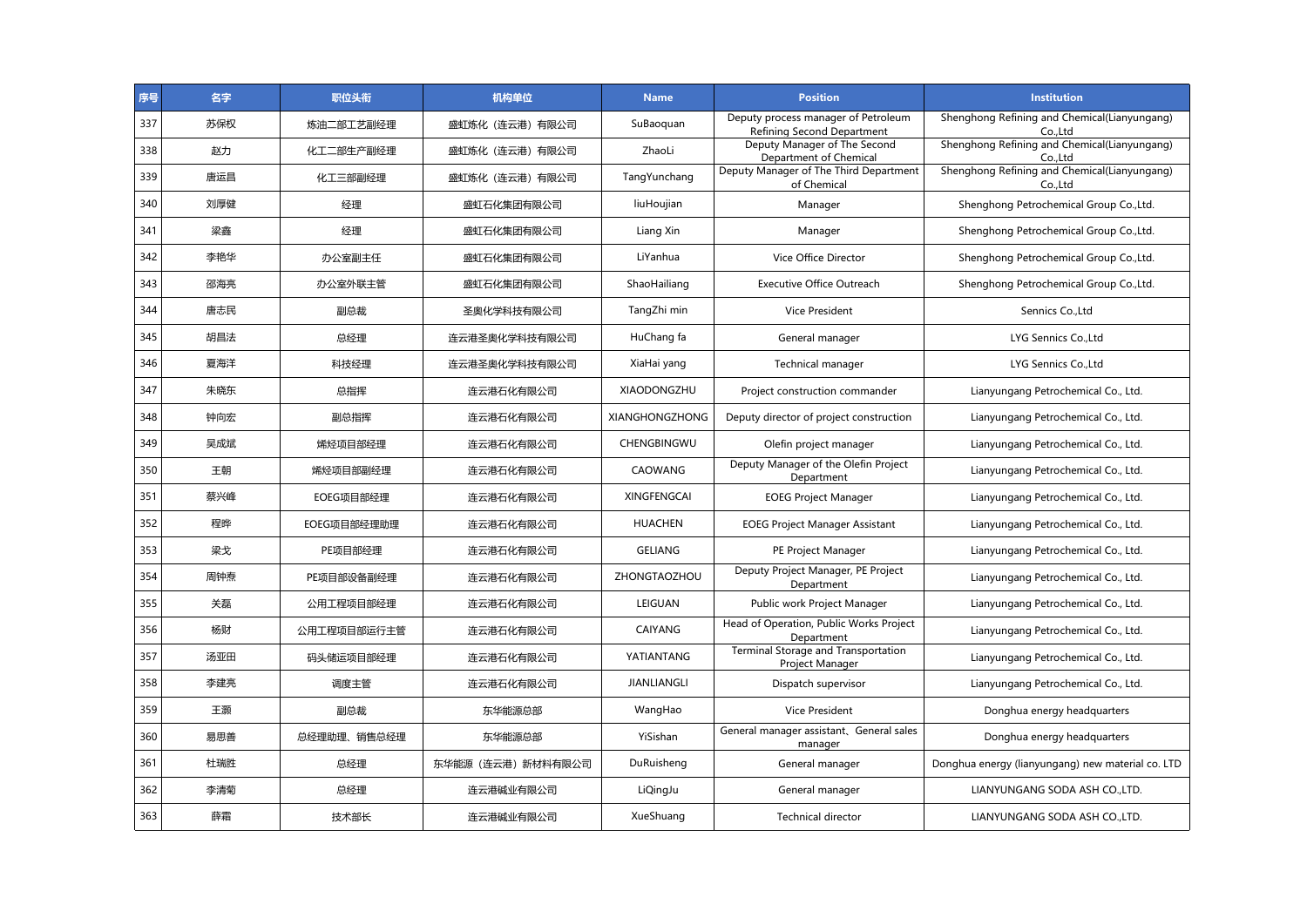| 序号  | 名字  | 职位头衔                    | 机构单位             | <b>Name</b>   | <b>Position</b>                                               | <b>Institution</b>                                          |
|-----|-----|-------------------------|------------------|---------------|---------------------------------------------------------------|-------------------------------------------------------------|
| 364 | 张春燕 | 市场部经理                   | 江苏赛科化学有限公司       | Zhangchunyan  | Marketing manager                                             | Jiangsu Secol Chemical Company                              |
| 365 | 左友霞 | 副总工程师                   | 江苏赛科化学有限公司       | Zuoyouxia     | Deputy chief engineer                                         | Jiangsu Secol Chemical Company                              |
| 366 | 崔喜  | 高级研发工程师                 | 江苏赛科化学有限公司       | Cuixi         | Senior R&D Engineer                                           | Jiangsu Secol Chemical Company                              |
| 367 | 王争昪 | 战略规划部经理                 | 江苏赛科化学有限公司       | Wangzhengbian | Manager of Strategic planning department                      | Jiangsu Secol Chemical Company                              |
| 368 | 陶延敢 | 综合管理部经理                 | 江苏赛科化学有限公司       | Taoyangan     | General management department manager                         | Jiangsu Secol Chemical Company                              |
| 369 | 钱行昆 | 技术创新部总经理                | 山东海科化工集团有限公司     | Qianxingkun   | General Manager of Technology<br><b>Innovation Department</b> | Shandong Haike Chemical Group Co., Ltd                      |
| 370 | 张维维 | 总经理助理                   | 东营市海科瑞林化工有限公司    | ZhangWeiwei   | General manager assistant                                     | Dongying Haike Ruilin Chemical Co., Ltd                     |
| 371 | 孙福林 | 总经理                     | 山东海科化工集团有限公司     | Sunfulin      | General manager                                               | Shandong Haike Chemical Group Co., Ltd                      |
| 372 | 张生安 | 特化事业部常务副总经理             | 山东海科化工集团特种化学品事业部 | Zhangshengan  | Deputy general manager                                        | Shandong Haike Chemical Group Special Chemicals<br>Division |
| 373 | 谈明初 | 董事长                     | 连云港鹏辰特种新材料有限公司   | Tan Mingchu   | Chairman                                                      | Lianyungang Pengchen Special New Material Co., Ltd.         |
| 374 | 胡海云 | 总经理                     | 连云港鹏辰特种新材料有限公司   | Hu Haiyun     | General manager                                               | Lianyungang Pengchen Special New Material Co., Ltd.         |
| 375 | 谈勇  | 副总经理                    | 连云港鹏辰特种新材料有限公司   | Tan Yong      | Vice General Manager                                          | Lianyungang Pengchen Special New Material Co., Ltd.         |
| 376 | 谈俊  | 副总经理                    | 连云港鹏辰特种新材料有限公司   | Tan Jun       | Vice General Manager                                          | Lianyungang Pengchen Special New Material Co., Ltd.         |
| 377 | 孟祥进 | 综合办公室副主任                | 连云港石化产业园有限公司     | Meng Xiangjin | Deputy Director of Integrated Office                          | Lianyungang Petrochemical Industry Park Co., Ltd            |
| 378 | 贾俊艳 | 财务管理部总经理                | 连云港石化产业园有限公司     | Jia Junyan    | General Manager of Financial Management<br>Department         | Lianyungang Petrochemical Industry Park Co., Ltd            |
| 379 | 周文  | 财务管理部副总经理               | 连云港石化产业园有限公司     | Zhou Wen      | Assistant accounting manager                                  | Lianyungang Petrochemical Industry Park Co., Ltd            |
| 380 | 杨烨  | 财务管理部会计                 | 连云港石化产业园有限公司     | Yang Ye       | <b>Accounting Stall</b>                                       | Lianyungang Petrochemical Industry Park Co., Ltd            |
| 381 | 苏晓光 | 财务管理部融资经理               | 连云港石化产业园有限公司     | suxiaoguang   | Finance Management Department Finance<br>Manager              | Lianyungang Petrochemical Industry Park Co., Ltd            |
| 382 | 苏士江 | 工程管理部副经理                | 连云港石化产业园有限公司     | sushijiang    | Deputy Manager of Engineering<br>Management Department        | Lianyungang Petrochemical Industry Park Co., Ltd            |
| 383 | 程辉  | 工程项目经理                  | 连云港石化产业园有限公司     | huicheng      | Project Manager                                               | Lianyungang Petrochemical Industry Park Co., Ltd            |
| 384 | 高阳  | 连云港石化产业基地天然气项目<br>组负责人  | 连云港石化产业园有限公司     | yanggao       | Head of Natural Gas Project Team                              | Lianyungang Petrochemical Industry Park Co., Ltd            |
| 385 | 龚韧  | 连云港石化产业基地天然气项目<br>组项目经理 | 连云港石化产业园有限公司     | rengong       | Project Manager of Natural Gas Project<br>Team                | Lianyungang Petrochemical Industry Park Co., Ltd            |
| 386 | 池振忠 | 石化事业部副总经理               | 连云港石化产业园有限公司     | chizhenzhong  | Deputy Manager of Petrochemical Industry<br>Department        | Lianyungang Petrochemical Industry Park Co., Ltd            |
| 387 | 刁琪  | 石化事业部项目经理               | 连云港石化产业园有限公司     | diaogi        | Project manager                                               | Lianyungang Petrochemical Industry Park Co., Ltd            |
| 388 | 林义强 | 石化事业部项目经理               | 连云港石化产业园有限公司     | linyiqiang    | Project manager                                               | Lianyungang Petrochemical Industry Park Co., Ltd            |
| 389 | 王康喜 | 管廊事业部经理                 | 连云港石化产业园有限公司     | wangkangxi    | Pipe rack manager                                             | Lianyungang Petrochemical Industry Park Co., Ltd            |
| 390 | 孙光辉 | 管廊事业部项目经理               | 连云港石化产业园有限公司     | sunguanghui   | project manager                                               | Lianyungang Petrochemical Industry Park Co., Ltd            |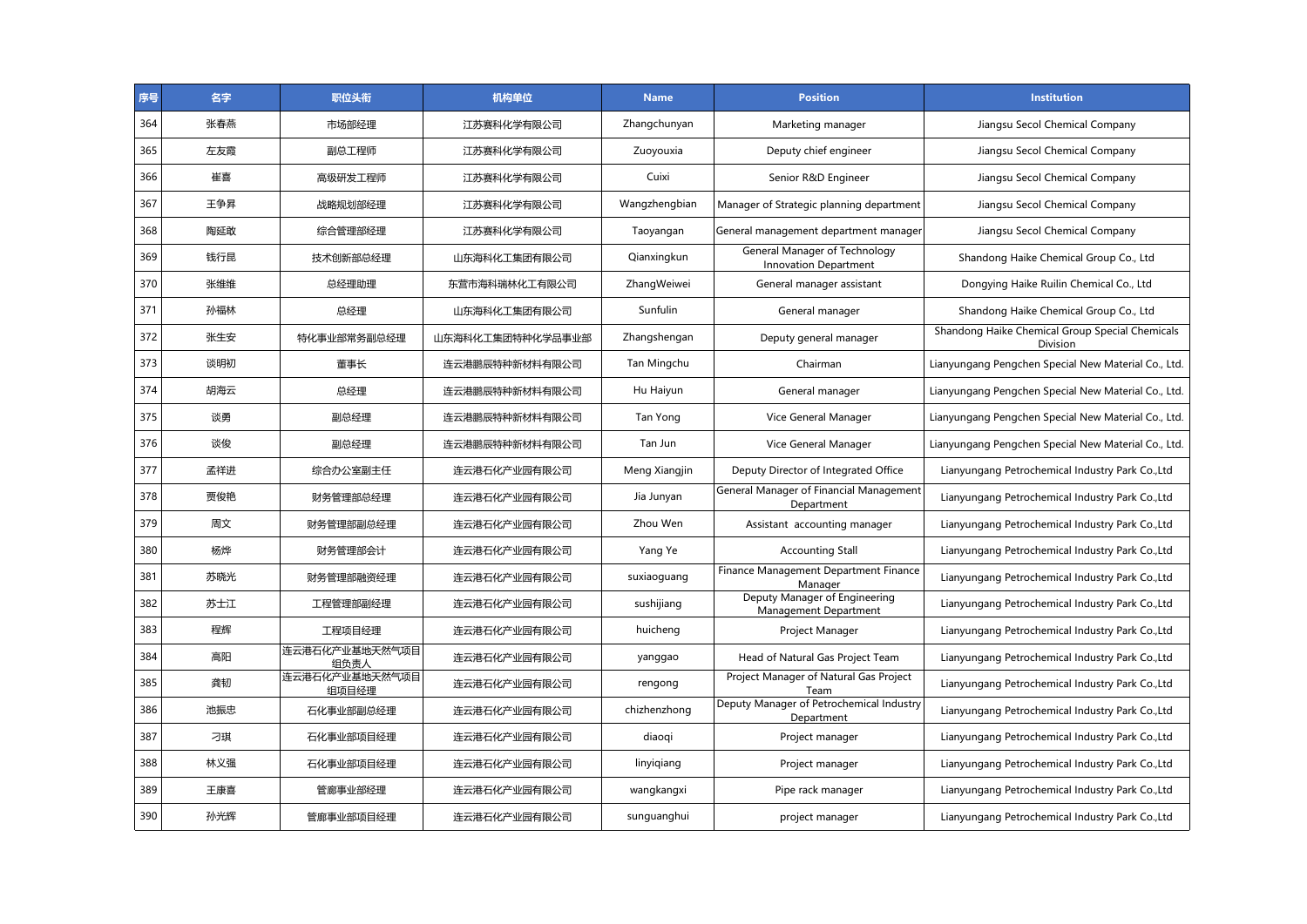| 序号  | 名字  | 职位头衔       | 机构单位            | <b>Name</b>   | <b>Position</b>                       | <b>Institution</b>                                                             |
|-----|-----|------------|-----------------|---------------|---------------------------------------|--------------------------------------------------------------------------------|
| 391 | 朱恩波 | 运营管理部项目经理  | 连云港石化产业园有限公司    | zhuenbo       | project manager                       | Lianyungang Petrochemical Industry Park Co., Ltd                               |
| 392 | 吴新上 | 运营管理部项目经理  | 连云港石化产业园有限公司    | wuxinshang    | project manager                       | Lianyungang Petrochemical Industry Park Co., Ltd                               |
| 393 | 何晓  | 安全经理       | 连云港石化产业园有限公司    | hexiao        | Safety manager                        | Lianyungang Petrochemical Industry Park Co., Ltd                               |
| 394 | 朱启顺 | 安全经理       | 连云港石化产业园有限公司    | zhugishun     | Safety manager                        | Lianyungang Petrochemical Industry Park Co., Ltd                               |
| 395 | 左成龙 | 安全经理       | 连云港石化产业园有限公司    | zuochenglong  | Safety manager                        | Lianyungang Petrochemical Industry Park Co., Ltd                               |
| 396 | 刘振华 | 安全经理       | 连云港石化产业园有限公司    | liuzhenhua    | Safety manager                        | Lianyungang Petrochemical Industry Park Co., Ltd                               |
| 397 | 周渊博 | 总经理        | 江苏焱鑫科技集团        | Zhou Yanbo    | General manager                       | YANXIN SCI-TECH                                                                |
| 398 | 郁正达 | 副董事长       | 江苏焱鑫科技集团        | Yu Zhengda    | Vice Chairman of the board            | YANXIN SCI-TECH                                                                |
| 399 | 周晓波 | 办公室主任      | 江苏焱鑫科技集团        | Zhou Xiaobo   | Office Director                       | YANXIN SCI-TECH                                                                |
| 400 | 曲良龙 | 董事长        | 北京安耐吉能源工程技术有限公司 | QuLianglong   | Chairman                              | Beijing Energy Engineering Technologies Co., Ltd                               |
| 401 | 曾宪军 | 秘书长        | 江苏省化肥工业协会       | ZengXianjun   | Secretary-general                     | Jiangsu Fertilizer Industry Association                                        |
| 402 | 黄文祥 | 副会长兼秘书长    | 苏州市化工行业协会       | HuangWenxiang | Vice Chairman/ Secretary-general      | Suzhou Chemical Industry Association                                           |
| 403 | 丁治椿 | 董事长        | 苏州乔发环保科技股份有限公司  | DingZhichun   | <b>Board Chairman</b>                 | SUZHOU JOHATSU EVAPORATOR MANUFACTURING<br>CO. LTD                             |
| 404 | 苏学  | 总经理        | 苏州安琪安全技术服务有限公司  | SuXue         | General Manager                       | Suzhou Angi Safety Technology Service Co., Ltd.                                |
| 405 | 张健  | 经理         | 苏州安琪安全技术服务有限公司  | Zhang Jian    | Manager                               | Suzhou Angi Safety Technology Service Co., Ltd.                                |
| 406 | 褚铁生 | 副总经理       | 苏州安琪安全技术服务有限公司  | ChuTiesheng   | Vice General Manager                  | Suzhou Angi Safety Technology Service Co., Ltd.                                |
| 407 | 刘大军 | 项目经理       | 苏州安琪安全技术服务有限公司  | Liu Dajun     | Project Manager                       | Suzhou Angi Safety Technology Service Co., Ltd.                                |
| 408 | 余洁  | 秘书长        | 常州市石油化学产业协会     | YuJie         | Secretary general                     | Changzhou Petroleum Chemical Industry Association                              |
| 409 | 朱庆坤 | 秘书长        | 常州市石油化学产业协会     | ZhuQingkun    | Secretary general                     | Changzhou Petroleum Chemical Industry Association                              |
| 410 | 陆书洪 | 秘书长        | 常州市武进区新材料产业商会   | LuShuhong     | Secretary general                     | New Material Industry Chamber of Commerce in Wujin<br>District, Changzhou City |
| 411 | 王建军 | 主任         | 常州市武进区新材料产业商会   | WangJianjun   | Director                              | New Material Industry Chamber of Commerce in Wujin<br>District, Changzhou City |
| 412 | 凌勇平 | 总经理        | 浙江杰锎科技有限公司      | LingYongping  | Deputy General Manager                | Zhejiang Jiekai Technology Co., Ltd.                                           |
| 413 | 张勇  | 副总经理       | 浙江杰锎科技有限公司江苏分公司 | ZhangYong     | Deputy General Manager                | Zhejiang Jiekai Technology Co., Ltd. Jiangsu Branch                            |
| 414 | 黄志东 | 董事长        | 苏州市华泰防爆电器有限公司   | HuangZhidong  | Chairman                              | HuaTai                                                                         |
| 415 | 姜顺  | 集团副总工程师    | 山东东明石化集团有限公司    | Jiang Shun    | Assistant Chief engineer              | ShanDong Dongming Petrochemical Group                                          |
| 416 | 秦建军 | 副总经理       | 山东炼化能源集团有限公司    | Qin Jianjun   | Vice General Manager                  | Shandong Refining and Energy Group Co., Ltd.                                   |
| 417 | 王睿嘉 | 亚洲战略业务拓展总监 | 南非沙索公司          | Wang Ruijia   | Head of Business Development for Asia | Sasol                                                                          |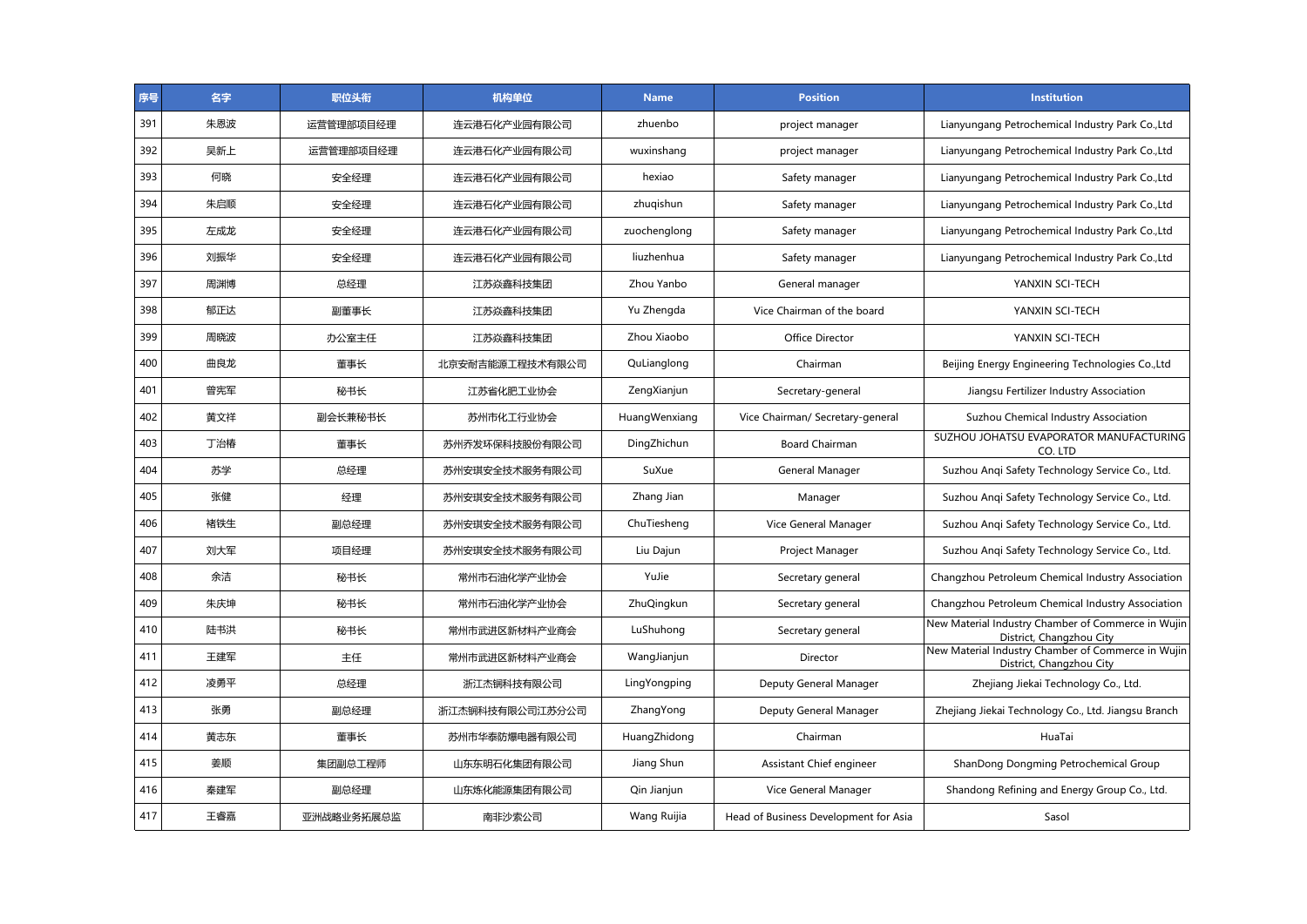| 序号  | 名字               | 职位头衔        | 机构单位               | <b>Name</b>       | <b>Position</b>                                   | <b>Institution</b>                               |
|-----|------------------|-------------|--------------------|-------------------|---------------------------------------------------|--------------------------------------------------|
| 418 | 边冬军              | 大工业业务拓展总监   | 液化空气(中国)投资有限公司     | Bian Dongjun      | Large industries Business development<br>director | Air Liquide (China) Holding Co., Ltd             |
| 419 | 胡安双              | 大工业业务拓展总监   | 液化空气(中国)投资有限公司     | Hu Anshuang       | Large industries Business development<br>director | Air Liquide (China) Holding Co., Ltd             |
| 420 | 丁小楠              | 政府事务专员      | 液化空气(中国)投资有限公司     | Ding Xiaonan      | Government Affairs Specialist                     | Air Liquide (China) Holding Co., Ltd             |
| 421 | 雷吉虎              | 销售副总裁       | 托普索贸易 (北京) 有限公司    | Lei Jihu          | <b>Vice President Sales</b>                       | Haldor Topsoe                                    |
| 422 | 顾伟星              | 中国区战略市场高级经理 | 科莱恩化工(中国)有限公司      | <b>Gu Weixing</b> | Senior Strategic Marketing Manager China          | Clariant Chemical (China) Ltd.                   |
| 423 | 杨青松              | 总工程师        | 中国石油抚顺石化公司石油一厂     | Yang Qingsong     | chief engineer                                    | No.1 Refinery FuShun Petrochemical Company       |
| 424 | 刘林               | 经理          | SK综合化学             | Liu Lin           | Manager                                           | <b>SK Global Chemical</b>                        |
| 425 | 阳可锦              | 销售经理        | 博诺米阀门自动化 (深圳) 有限公司 | Yang kevin        | Sales Manager                                     | Bonomi Valves Automation(Shenzhen)Co.,Ltd        |
| 426 | 王晓波              | 业务发展经理      | 液化空气(中国)投资有限公司     | Wang Xiaobo       | business development manager                      | AIR (CHINA) HOLDING CO., LTD                     |
| 427 | 张佳晔              | 市场部主管       | 希柯环保设备(上海)有限公司     | Zhang Jiaye       | <b>Marketing Supervisor</b>                       | CECO Environmental (Shanghai) Co Ltd             |
| 428 | 李荒               | 业务主管        | 盘锦北方沥青股份有限公司       | Li Huang          | <b>Business executives</b>                        | PANJIN NORTHERN ASPHALT CO.,LTD                  |
| 429 | 李瑾               | 技术员         | 盘锦北方沥青股份有限公司       | Li Jin            | Technician                                        | PANJIN NORTHERN ASPHALT CO., LTD                 |
| 430 | 万元臣              | 副总经理        | 旭阳化工有限公司           | Wan Yuanchen      | Vice General Manager                              | Risun Chemical Co., Ltd.                         |
| 431 | 陆娜               | 商务副总裁       | 巨鹏生物科技有限公司         | Lu Na             | Vice president of business                        | Jupeng Bio                                       |
| 432 | 徐志权              | 高级商务经理      | 巨鹏生物科技有限公司         | Xu Zhiquan        | Senior business manager                           | Jupeng Bio                                       |
| 433 | 付玉娥              | 总经理         | 中海石油化学股份有限公司       | Fu YuE            | General manager                                   | <b>CNOOC</b>                                     |
| 434 | 詹谦               | 战略发展部 经理    | 安徽金禾实业             | Zhan Qian         | Strategic Development Manager                     | Anhui JinHe Industrial                           |
| 435 | 程瑶               | 战略发展部 研究员   | 安徽金禾实业             | Cheng Yao         | Strategic Development Researcher                  | Anhui JinHe Industrial                           |
| 436 | 刘婷               | 销售经理        | 江苏华英阀业有限公司         | Liu Ting          | sales manager                                     | JIANGSU HUAYING VALVES CO.,LTD                   |
| 437 | 孙红               | 销售经理        | 江苏华英阀业有限公司         | Sun Hong          | sales manager                                     | JIANGSU HUAYING VALVES COLTD                     |
| 438 | 许煜               | 总经理         | 洛阳森德石化工程有限公司       | Xu Yu             | <b>GM</b>                                         | Luoyang Sende Petrochemical Engineering Co., Ltd |
| 439 | 郭玲玲              | 展会助理        | 洛阳森德石化工程有限公司       | Guo Lingling      | Exhibition assistant                              | Luoyang Sende Petrochemical Engineering Co., Ltd |
| 440 | 常明辉              | 营销部门经理      | 洛阳森德石化工程有限公司       | Chang Minghui     | Marketing manager                                 | Luoyang Sende Petrochemical Engineering Co., Ltd |
| 441 | 黄舒怡              | 市场总监        | 霍尼韦尔UOP            | Huang Shuyi       | Marketing Director                                | Honeywell UOP                                    |
| 442 | 刘江丽              | 高级经理        | 霍尼韦尔UOP            | Liu Jiangli       | Senior Strategic Marketing Manager                | Honeywell UOP                                    |
| 443 | 王劲新              | 高级业务总监      | 霍尼韦尔UOP            | Wang Jinxin       | Senior Director                                   | Honeywell UOP                                    |
| 444 | <b>ALVIN ANG</b> | 市场分析/策略     | <b>Braskem</b>     | <b>ALVIN ANG</b>  | Market analysis / strategy                        | <b>Braskem</b>                                   |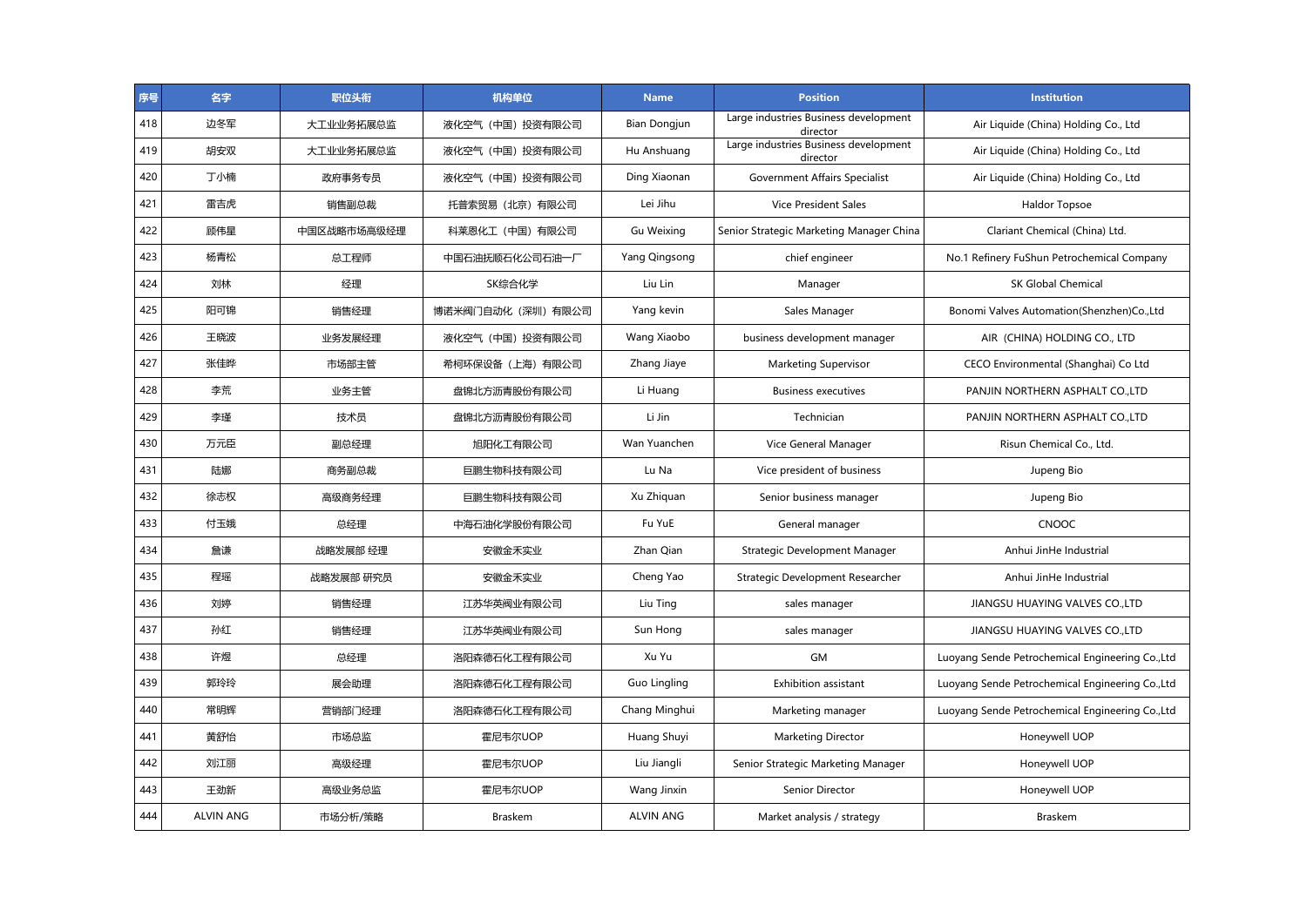| 序号  | 名字         | 职位头衔      | 机构单位                        | <b>Name</b>    | <b>Position</b>                                             | <b>Institution</b>                              |
|-----|------------|-----------|-----------------------------|----------------|-------------------------------------------------------------|-------------------------------------------------|
| 445 | Huiming Li | 主任        | <b>Stratas Advisors</b>     | Huiming Li     | Director                                                    | <b>Stratas Advisors</b>                         |
| 446 | 马延朋        | 建模技术部技术经理 | 山东京博石油化工有限公司                | Ma Yanpeng     | Department of Simulation Optimization<br>Technology manager | Shandong Chambroad Petrochemicals Co., Ltd.     |
| 447 | 史会兵        | 化工技术部部长   | 山东京博石油化工有限公司                | Shi Huibing    | Chemical Technology Department Vice<br>Manager              | Shandong Chambroad Petrochemicals Co., Ltd.     |
| 448 | 仝保田        | 炼油技术部部长   | 山东京博石油化工有限公司                | Tong Baotian   | Refining Technology Department Vice<br>Manager              | Shandong Chambroad Petrochemicals Co., Ltd.     |
| 449 | 王耀伟        | 副总经理      | 山东京博石油化工有限公司                | Wang Yaowei    | Deputy general manager                                      | Shandong Chambroad Petrochemicals Co., Ltd.     |
| 450 | 张凤岐        | 总工程师      | 山东京博石油化工有限公司                | Zhang Fenggi   | Chief engineer                                              | Shandong Chambroad Petrochemicals Co., Ltd.     |
| 451 | 张季         | 炼油技术部技术经理 | 山东京博石油化工有限公司                | Zhang Ji       | Refining Technology Department Technical<br>Manager         | Shandong Chambroad Petrochemicals Co., Ltd.     |
| 452 | 李新         | 高级技术研发工程师 | 山东京博石油化工有限公司                | Li Xin         | Senior Technical Engineer                                   | Shandong Chambroad Petrochemicals Co., Ltd.     |
| 453 | 郭振莲        | 技术中心副所长   | 山东京博石油化工有限公司                | Guo Zhenlian   | Deputy director of Technology Center                        | Shandong Chambroad Petrochemicals Co., Ltd.     |
| 454 | Kong Bin   |           | 通标标准技术服务(上海)有限公司            | Kong Bin       |                                                             | SGS                                             |
| 455 | John Zhao  |           | 通标标准技术服务(上海)有限公司            | John Zhao      |                                                             | SGS                                             |
| 456 | Steven Wen |           | 通标标准技术服务 (上海) 有限公司          | Steven Wen     |                                                             | SGS                                             |
| 457 | Cathy Wu   |           | 通标标准技术服务(上海)有限公司            | Cathy Wu       |                                                             | SGS                                             |
| 458 | 孟庆旺        | 经理        | 泰安隆泰金属制品有限公司                | MengQingwang   | Manager                                                     | Luda (Taian) Industrial Co., Ltd                |
| 459 | 陈绪思        | 行业开发经理    | 住友重机械减速机(中国)有限公司<br>上海分公司   | ChenXusi       | Manager                                                     | Sumitomo Drive Technologies                     |
| 460 | 周志伟        | 南京分公司经理   | 住友重机械减速机(中国)有限公司<br>上海分公司   | ZhouZhiwei     | Manager                                                     | Sumitomo Drive Technologies                     |
| 461 | 陶元元        | 南京分公司工程师  | 住友重机械减速机 (中国) 有限公司<br>上海分公司 | TaoYuanyuan    | Engineer                                                    | Sumitomo Drive Technologies                     |
| 462 | 王浩         | 高级经理      | SK INNOVATION 事业开发部         | <b>WANGHAO</b> | Senior Manager                                              | SK INNOVATION Biz. Development                  |
| 463 | 迟小蕾        | 研发经理      | 赢创特种化学(上海)有限公司              | ChiEmily       | Head of R&D                                                 | Evonik Specialty Chemicals (Shanghai) Co., Ltd. |
| 464 | 赵帅         | 研究员       | 赢创特种化学(上海)有限公司              | ZhaoSal        | Scientist                                                   | Evonik Specialty Chemicals (Shanghai) Co., Ltd. |
| 465 | 徐锐         | 销售经理      | 赢创特种化学(上海)有限公司              | XuRay          | Sales Manager                                               | Evonik Specialty Chemicals (Shanghai) Co., Ltd. |
| 466 | 杨凯         | 销售经理      | 希柯环保设备 (上海) 有限公司            | Yang Kai       | Salas Manager                                               | <b>CECO ENVIRONMENTAL</b>                       |
| 467 | 陈爱国        | 总经理       | 南京扬子石化炼化有限责任公司              | CHENAiguo      | <b>GENERAL MANAGER</b>                                      | NANJING YPG REFINING&CHEMICAL Co.,LTD           |
| 468 | 藏铭         | 车间主任      | 南京扬子石化炼化有限责任公司              | ZangMing       | Workshop director                                           | NANJING YPG REFINING&CHEMICAL Co.,LTD           |
| 469 | 邓中林        |           | 岳阳兴长石化股份有限公司                | Deng Zhonglin  |                                                             | YUEYANG XINGCHANG PETROCHEMICAL CO.,LTD         |
| 470 | 桑杰         | 新技术副总裁    | <b>KBR</b>                  | Sanjay Singh   | Vice President of New Technologies                          | <b>KBR</b>                                      |
| 471 | 武娼         | 市场传播经理    | <b>KBR</b>                  | Yolanda Wu     | Marketing Communication Manager                             | <b>KBR</b>                                      |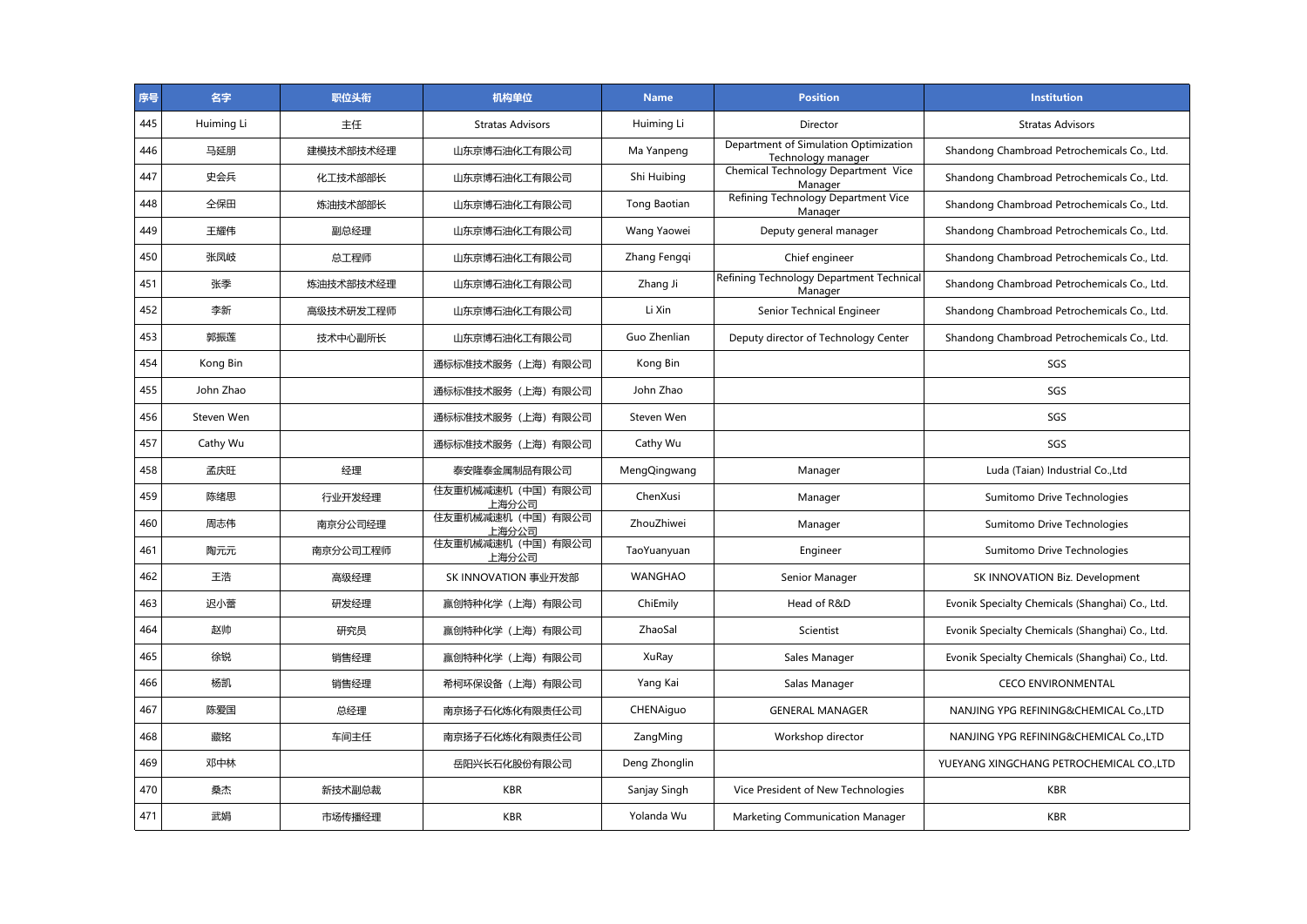| 序号  | 名字  | 职位头衔      | 机构单位            | <b>Name</b>    | <b>Position</b>                            | <b>Institution</b>                                                  |
|-----|-----|-----------|-----------------|----------------|--------------------------------------------|---------------------------------------------------------------------|
| 472 | 杨德宝 | 战略市场经理    | <b>KBR</b>      | Debra Yang     | <b>Strategic Marketing Manager</b>         | <b>KBR</b>                                                          |
| 473 | 潘伟  | 技术主管      | <b>KBR</b>      | Wei Pan        | <b>Technical Professional Leader</b>       | <b>KBR</b>                                                          |
| 474 | 王旭开 | 业务经理      | <b>KBR</b>      | Xukai Wang     | <b>Business Development Manager</b>        | <b>KBR</b>                                                          |
| 475 | 卢伟  | 业务经理      | <b>KBR</b>      | Wei Lu         | <b>Business Development Manager</b>        | <b>KBR</b>                                                          |
| 476 | 徐孝洁 | 业务经理      | <b>KBR</b>      | Xiaojie Xu     | <b>Business Development Manager</b>        | <b>KBR</b>                                                          |
| 477 | 李焱  | 高级商务经理    | <b>KBR</b>      | Clara Li       | Senior Commercial Manager                  | <b>KBR</b>                                                          |
| 478 | 张晓锋 | 业务经理      | <b>KBR</b>      | Albert Zhang   | <b>Business Development Manager</b>        | <b>KBR</b>                                                          |
| 479 | 高培  | 业务经理      | <b>KBR</b>      | Pei Gao        | <b>Business Development Manager</b>        | <b>KBR</b>                                                          |
| 480 | 唐莉  | 业务经理      | <b>KBR</b>      | Lily Tang      | <b>Business Development Manager</b>        | <b>KBR</b>                                                          |
| 481 | 刘锋涛 | 业务经理      | <b>KBR</b>      | Ray Liu        | <b>Business Development Manager</b>        | <b>KBR</b>                                                          |
| 482 | 董媚  | 行政经理      | <b>KBR</b>      | Sabrina Dong   | <b>Administration Manager</b>              | <b>KBR</b>                                                          |
| 483 | 于旋  | 市场沟通专员    | 杜邦中国集团有限公司北京分公司 | Yu Xuan        | <b>Marketing Communications Specialist</b> | DuPont China Holding Company limited                                |
| 484 | 邓云辉 | 中国区业务发展经理 | 杜邦中国集团有限公司上海分公司 | Deng Yunhui    | China Business Development Manager         | DuPont China Holding Company limited                                |
| 485 | 罗明  | 化工产业处处长   | 四川省经济和信息化厅      | Luo Ming       | Division Director                          | SICHUAN PROVINCIAL ECONOMIC AND<br><b>INFORMATION DEPARTMENT</b>    |
| 486 | 石全华 | 局长        | 南充市经济和信息化局      | Shi Quanhua    | director general                           | Nanchong Economic And Information Technology<br>Bureau              |
| 487 | 王海波 | 专职副局长     | 南充市经济和信息化局      | Wang Haibo     | Deputy director                            | Nanchong Economic And Information Technology<br>Bureau              |
| 488 | 赵光普 | 副局长       | 宜宾市工业和军民融合局     | ZhaoGuangpu    | Deputy director                            | Yibin                                                               |
| 489 | 翁启和 | 专职副局长     | 宜宾市工业和军民融合局     | WengQihe       | Deputy director                            | Yibin                                                               |
| 490 | 李庆  | 副局长       | 广安市经济和信息化局      | Liging         | Deputy director                            | guang'an municipal bureau of economic and<br>information technology |
| 491 | 张伟  | 专职副局长     | 广安市经济和信息化局      | ZhangWei       | Deputy director                            | guang'an municipal bureau of economic and<br>information technology |
| 492 | 骆三勇 | 副局长       | 眉山市经济和信息化局      | LuoSanyong     | Deputy director                            | Meishan                                                             |
| 493 | 杨静  | 专职副局长     | 眉山市经济和信息化局      | YangJing       | Deputy director                            | Meishan                                                             |
| 494 | 黄仲泉 | 化工产业处调研员  | 四川省经济和信息化厅      | HuangZhongquan | Researcher                                 | SICHUAN PROVINCIAL ECONOMIC AND<br><b>INFORMATION DEPARTMENT</b>    |
| 495 | 李琴  | 化工产业处主任科员 | 四川省经济和信息化厅      | LiQin          | Clerk                                      | SICHUAN PROVINCIAL ECONOMIC AND<br><b>INFORMATION DEPARTMENT</b>    |
| 496 | 梁晓辉 | 科长        | 南充市经济和信息化局      | LiangXiaohui   | section chief                              | Nanchong Economic And Information Technology<br>Bureau              |
| 497 | 刘永红 | 科长        | 南充市经济和信息化局      | LiuYonghong    | section chief                              | Nanchong Economic And Information Technology<br><b>Bureau</b>       |
| 498 | 熊磊  | 高级商务经理    | 烯烃、芳烃及其它碳氢化合物   | XiongAndy      | Sr. Commercial Manager                     | Olefins, Aromatics & Alternatives                                   |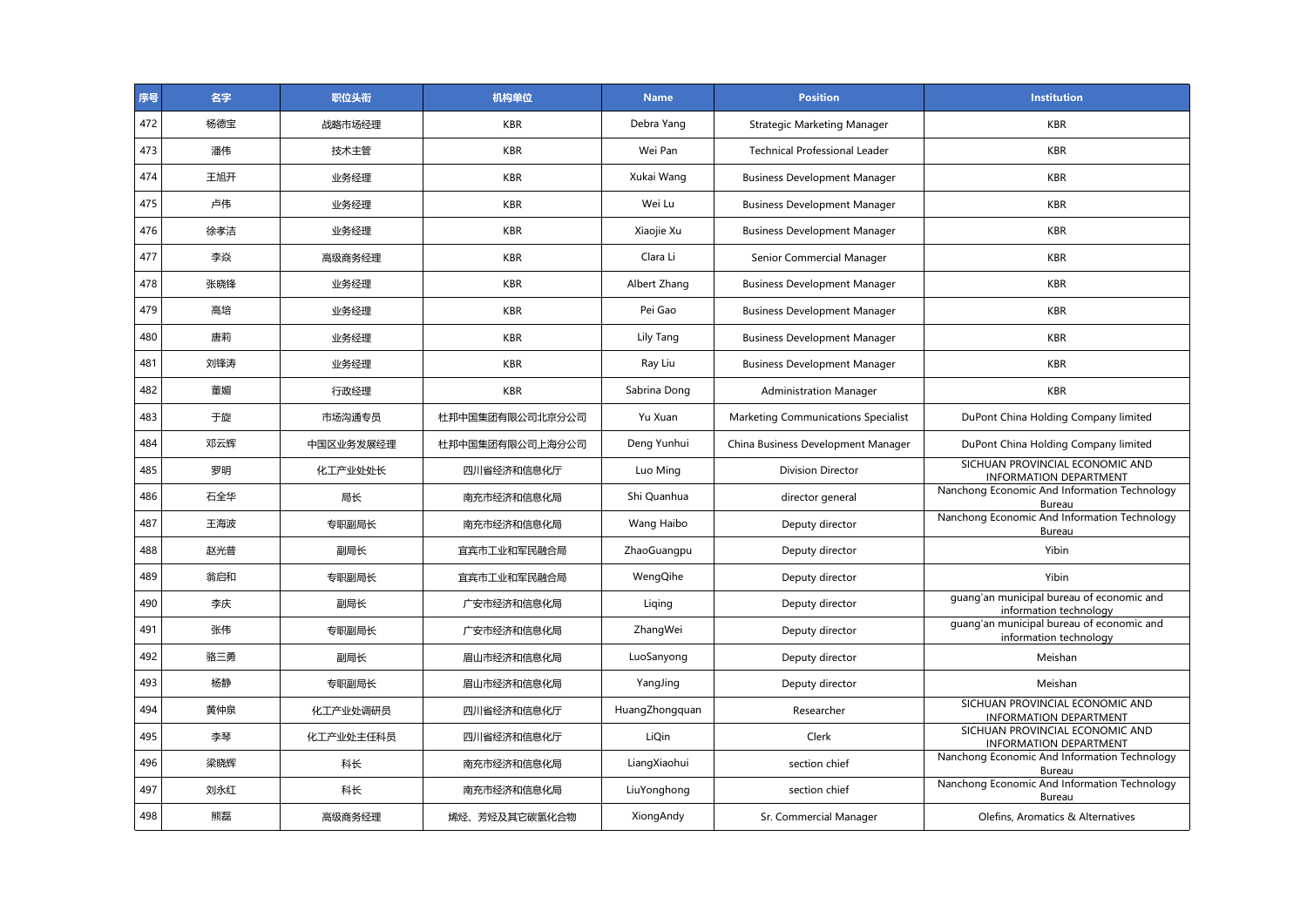| 序号  | 名字                | 职位头衔       | 机构单位            | <b>Name</b>       | <b>Position</b>                                   | <b>Institution</b>                                                  |
|-----|-------------------|------------|-----------------|-------------------|---------------------------------------------------|---------------------------------------------------------------------|
| 499 | 岳丽娟               | 副科长        | 吉化北方化学工业有限公司    | Yue Lijuan        | Deputy chief                                      | PetroChina                                                          |
| 500 | 彭鹏                | 采购部生产规划主任  | 天津博水科技有限公司      | Peng<br>Peng      | Chief of buying and production<br>department      | <b>BST TIANJIN CO., LTD.</b>                                        |
| 501 | 郑金路               | 销售总经理      | 河北沧海核装备股份有限公司   | Zheng Jin Lu      | vice general manager                              | hebei Canghai Nuclear equipment technology Co.,LTD                  |
| 502 | 桑晋                | 高级工程师      | 中国寰球工程有限公司北京分公司 | Sang Jin          | Seinor Engineer                                   | <b>HQC</b>                                                          |
| 503 | 季家根               | 第二工程公司经理   | 中国化学工程第十四建设有限公司 | Ji Jia Gen        | manager                                           | China National Chemical Engineering No. 14<br>Construction Co., Ltd |
| 504 | 俞孝玉               | 工会副主席      | 中国化学工程第十四建设有限公司 | Yu Xiao Yu        | the vice-chairman of the labor union              | China National Chemical Engineering No. 14<br>Construction Co., Ltd |
| 505 | 王国林               | 总经理        | 江苏福斯特石化装备有限公司   | Wang Guolin       | General Manager                                   | Jiangsu First Petrochemical Equipment Co., Ltd.                     |
| 506 | 陈巧                | 副科长        | 湛江市投资促进局        | Chen Qiao         | Deputy chief                                      | Zhanjiang.gov                                                       |
| 507 | 李振通               | 科员         | 湛江市投资促进局        | Li Zhentong       | Clerk                                             | Zhanjiang.gov                                                       |
| 508 | 李建华               | 科长         | 湛江市工业与信息化局      | Li Jianhua        | <b>Section Chief</b>                              | Zhanjiang.gov                                                       |
| 509 | 郑文权               | 战略市场部部长    | 泸天化 (集团) 有限责任公司 | Zhenwenguan       | Minister                                          | Lutianhua Group Inc.                                                |
| 510 | 朱德林               | 技术中心主任     | 四川泸天化股份有限公司     | <b>ZhuDelin</b>   | Director                                          | Sichuan Lutianhua Stock Ltd.                                        |
| 511 | 陈玉                | 气体业务发展部    | 林德集团-大中华区       | Chenyu            | Development Department                            | Linde Plc- Great China                                              |
| 512 | 赵学民               | 副总经理       | 德国瑞曼迪斯集团中国区     | ZHAOXUEMIN        | <b>VICE GM</b>                                    | REMONDIS Group China                                                |
| 513 | 王从容               | 经理         | 天津市翔悦密封材料股份有限公司 | CongrongWang      | Manager                                           | Tianjin Xiangyue Sealing Material Co., Ltd.                         |
| 514 | 邱林                | 副总经理       | 斯尔邦             | OiuLin            | Vice General Manager                              | Shenghong Petrochemical                                             |
| 515 | 汪毅华               | 副总经理       | 斯尔邦             | WangYihua         | Vice General Manager                              | Shenghong Petrochemical                                             |
| 516 | 陈昌林               | 副总经理       | 港储              | ChenChanglin      | Vice General Manager                              | Shenghong Petrochemical                                             |
| 517 | 贾卫宁               | 总经理助理      | 港储              | JiaWeining        | Assistant to the general manager                  | Shenghong Petrochemical                                             |
| 518 | 胡玖坤               | 副总工程师      | 大江环境股份有限公司      | Hu Jiuku          | Deputy Thief Engineer                             | Dajiang Environment Corporation                                     |
| 519 | 齐澄                | 工程师        | 大江环境股份有限公司      | Qi Cheng          | Engineer                                          | Dajiang Environment Corporation                                     |
| 520 | 陆星                | 市场及许可高级经理  | 科莱恩化工(中国)有限公司   | LuXing            | Senior Manager                                    | Clariant Chemical (China) Ltd.                                      |
| 521 | ThanumoorthyVinoj | 经理         | LyondellBasell  | ThanumoorthyVinoj | Asia Business Services Manager                    | LyondellBasell                                                      |
| 522 | 田皓                | 国际业务部总经理   | 申万宏源            | TianHao           | General Manager of International Business<br>Dept | Shenwanhongyuan                                                     |
| 523 | 王斌                | 陕鼓市场部部长助理  | 西安陕鼓动力股份有限公司    | WangBin           | Assistant minister of marketing                   | XI'AN SHAANGU POWER CO., LTD.                                       |
| 524 | 杨浩                | 陕鼓市场部策划室主任 | 西安陕鼓动力股份有限公司    | YangHao           | Marketing Planning Director                       | XI'AN SHAANGU POWER CO.,LTD.                                        |
| 525 | 王学丽               | 高级工程师      | 泉港石化工业园区管委会     | WangXueli         | Senior Engineer                                   | Quangang                                                            |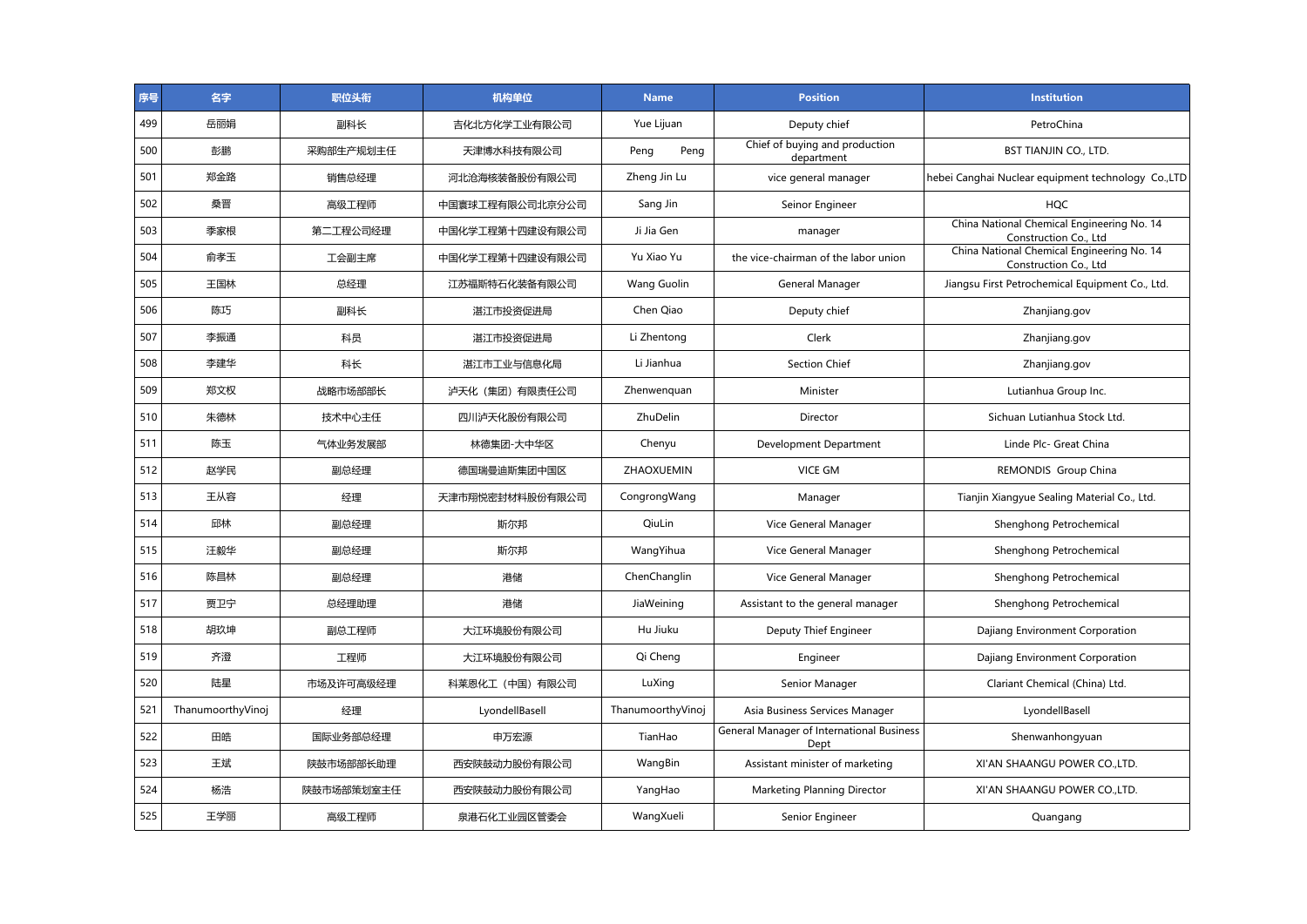| 序号  | 名字  | 职位头衔           | 机构单位                    | <b>Name</b>   | <b>Position</b>                              | <b>Institution</b>                                                        |
|-----|-----|----------------|-------------------------|---------------|----------------------------------------------|---------------------------------------------------------------------------|
| 526 | 贺苗  | 高级工程师-工艺       | <b>KBR</b>              | Miao He       | Senior Technical Professional - Process      | <b>KBR</b>                                                                |
| 527 | 张海涛 | 高级工程师-工艺       | <b>KBR</b>              | Haitao Zhang  | Senior Technical Professional - Process      | <b>KBR</b>                                                                |
| 528 | 杨兴锴 | 教授             | 兰州石化职业技术学院              | xingkaiyang   | profess0r                                    | Lanzhou Petrochemical College of Vocational<br>Technology                 |
| 529 | 陈春新 | 规划高工           | 福建联合石油化工有限公司            | chen chunxin  | Senior Engineer Of Planning Department       | FREP                                                                      |
| 530 | 张亚锋 | 副总             | 安徽星球盛唐泵业有限公司            | yafengzhang   | Vice president                               | Anhui Xingqiu Shengtang Pump Co., Ltd.                                    |
| 531 | 李明宝 | 副总经理           | 浙江岩谷科技有限公司              | Peter LeeLee  | <b>Vice Prisedent</b>                        | Zhejiang Ugoo Technology Co., Ltd                                         |
| 532 | 邵星慧 | 副总经理           | 大明重工有限公司                | xinghuishao   | Deputy General Manager                       | Daming Heavy Industry Co., Ltd                                            |
| 533 | 李雪梅 | 营销一部部长         | 大明重工有限公司                | xuemeili      | Head of Sales Department 1                   | Daming Heavy Industry Co., Ltd                                            |
| 534 | 柏杨  | 综合管理处<br>处长    | 中国(浙江)自由贸易试验区综合服务<br>中心 | Bai Yang      | General Management<br>Division Chief         | Comprehensive Service Center of China (Zhejiang)<br>Pilot Free Trade Zone |
| 535 | 任益穗 | 高新技术产业处<br>副处长 | 浙江舟山群岛新区招商局             | Ren Yisui     | High-tech Industry Office<br>Deputy Director | Investment Promotion Bureau of Zhejiang Zhoushan<br>Archipelago New Area  |
| 536 | 张帆  | 高新技术产业处<br>科员  | 浙江舟山群岛新区招商局             | Zhang Fan     | High-tech Industry Office<br>Staff           | Investment Promotion Bureau of Zhejiang Zhoushan<br>Archipelago New Area  |
| 537 | 刘玉芹 | 战略发展部战略发展经理    | 万华化学集团股份有限公司            | LiuYugin      | Manager                                      | <b>WANHUA</b>                                                             |
| 538 | 吴亚雅 | 干部             | 北海市铁山港区人民政府             | WuYaya        | officer                                      | Tieshangu                                                                 |
| 539 | 檀正闻 | 干部             | 北海市铁山港区人民政府             | TanZhengwen   | officer                                      | Tieshangu                                                                 |
| 540 | 吴蔚斌 | 科长             | 北部湾港口管理局北海分局            | WuWeibin      | Section chief                                | Beibuwan                                                                  |
| 541 | 陈建涛 | 科长             | 北海市北部湾办                 | ChenJiantao   | Section chief                                | Beihai                                                                    |
| 542 | 刘想  | 主任助理           | 石化和新材料产业发展促进中心          | LiuXiang      | Assistant director                           |                                                                           |
| 543 | 邬昊杰 | 干部             | 石化和新材料产业发展促进中心          | WuHaojie      | officer                                      |                                                                           |
| 544 | 王进山 | 总裁             | 山东玉皇化工有限公司              | JinshanWang   | president                                    | Shandong Yuhuang Chemical Co., Ltd.                                       |
| 545 | 焦俊卿 | 副总经理           | 山东玉皇化工有限公司              | JungingJiao   | vice-general manager                         | Shandong Yuhuang Chemical Co., Ltd.                                       |
| 546 | 罗虎  | 博士             | 中国科学院上海高等研究院            | Luohu         | Doctor                                       | Shanghai Advanced Research Institute, Chinese<br>Academy of Sciences      |
| 547 | 张达嵩 | 记者             | 中国石油石化                  | Zhang Dachong | Journalist                                   | China Petrochem                                                           |
| 548 | 卢凯瑞 | 记者             | 中国石油石化                  | Lu Kairui     | Journalist                                   | China Petrochem                                                           |
| 549 | 朱一帆 | 记者             | 中国化工信息                  | Zhu Yifan     | Journalist                                   | China Chemical News                                                       |
| 550 | 王升  | 记者             | 中国能源报                   | Wang Sheng    | Journalist                                   | China Energy News                                                         |
| 551 | 薛雅萍 | 记者             | 信息早报化工专刊                | Xue Yaping    | Journalist                                   | <b>Information Morning Post</b>                                           |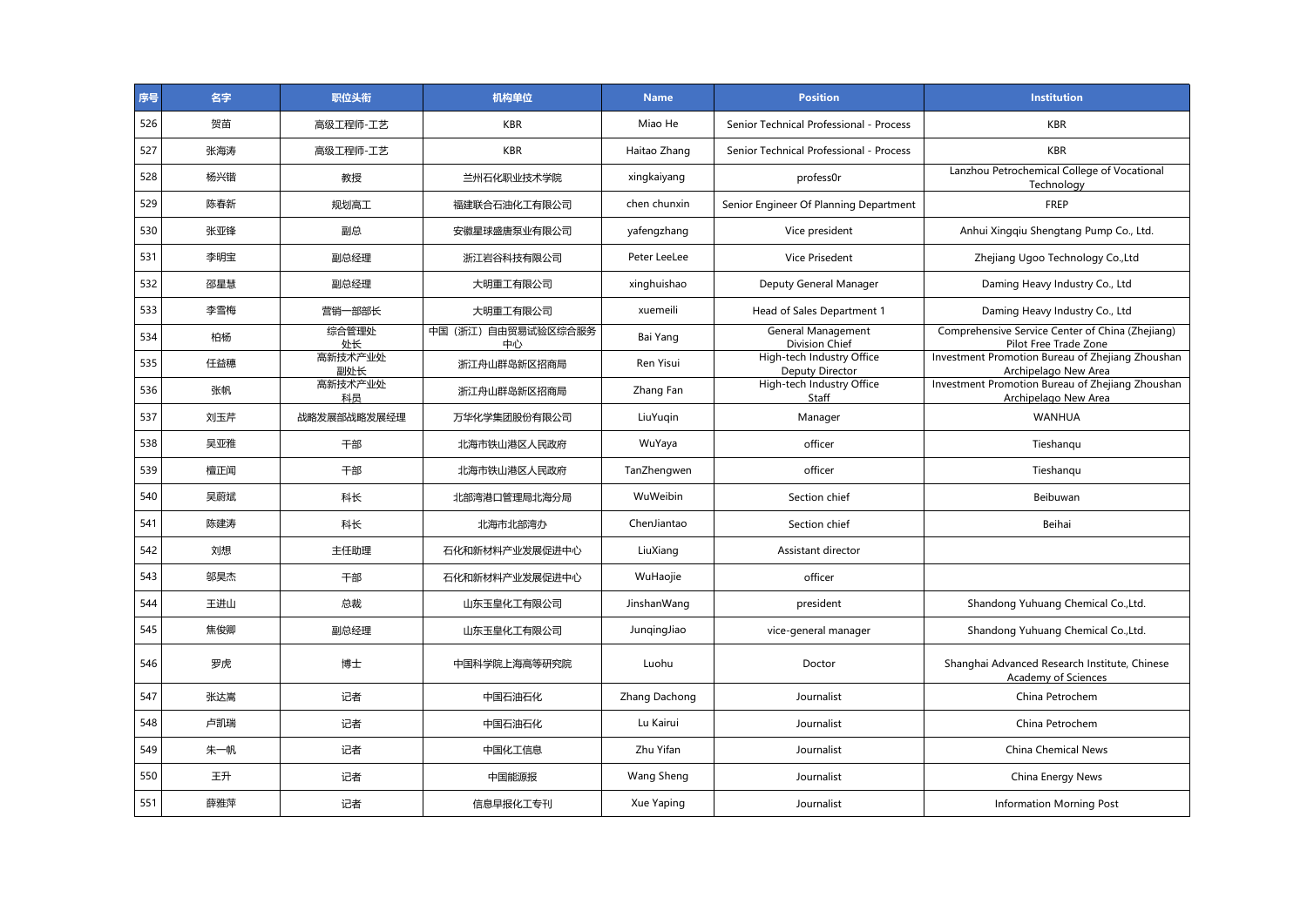| 序号  | 名字  | 职位头衔 | 机构单位           | <b>Name</b>   | <b>Position</b> | Institution                                                 |
|-----|-----|------|----------------|---------------|-----------------|-------------------------------------------------------------|
| 552 | 袁允斌 | 记者   | 中国化工报          | Yuan Yunbin   | Journalist      | China Chemical Industry News                                |
| 553 | 张育  | 记者   | 中国化工报          | Zhang Yu      | Journalist      | China Chemical Industry News                                |
| 554 | 符慧  | 记者   | 中国石化报          | Fu Hui        | Journalist      | China Petrochemical News                                    |
| 555 | 李翔  | 记者   | 慧聪网            | Li Xiang      | Journalist      | Wisdom Chain Technology Co., Ltd.                           |
| 556 | 鲍承弟 | 记者   | 慧聪网            | Bao Chengdi   | Journalist      | Wisdom Chain Technology Co., Ltd.                           |
| 557 | 宋欣燕 | 记者   | 中国化工信息中心       | Vera Song     | Journalist      | China National Chemical Information Center                  |
| 558 | 张玉吉 | 记者   | 连云港源动力文化传播有限公司 | Zhang Yuji    | Journalist      | Lianyungang Source Power Culture Communication<br>Co., Ltd. |
| 559 | 胡凯  | 记者   | 连云港源动力文化传播有限公司 | Hu Kai        | Journalist      | Lianyungang Source Power Culture Communication<br>Co., Ltd. |
| 560 | 朱华  | 记者   | 连云港源动力文化传播有限公司 | Zhu Hua       | Journalist      | Lianyungang Source Power Culture Communication<br>Co., Ltd. |
| 561 | 刘喜  | 记者   | 连云港源动力文化传播有限公司 | Liu Xi        | Journalist      | Lianyungang Source Power Culture Communication<br>Co., Ltd. |
| 562 | 吕辉  | 记者   | 连云港源动力文化传播有限公司 | Liu Hui       | Journalist      | Lianyungang Source Power Culture Communication<br>Co., Ltd. |
| 563 | 房以明 | 记者   | 连云港日报社         | Fang Yiming   | Journalist      | Lianyungang Daily                                           |
| 564 | 闫峰  | 记者   | 人民网            | Yan Feng      | Journalist      | People's Daily Online                                       |
| 565 | 谢学敏 | 记者   | 江苏广电苏北中心记者站    | Xie Xuemin    | Journalist      | Reporter Station of Jiangsu Broadcasting Corporation        |
| 566 | 耿润方 | 记者   | 江苏广电苏北中心记者站    | Geng Runfang  | Journalist      | Reporter Station of Jiangsu Broadcasting Corporation        |
| 567 | 吉凤竹 | 记者   | 新华日报           | Ji Fengzhu    | Journalist      | Xinhua Daily                                                |
| 568 | 李蕾  | 记者   | 连云港电视台         | Li Lei        | Journalist      | Lianyungang Broadcasting Corporation                        |
| 569 | 柳图南 | 记者   | 连云港电视台         | Liu Tunan     | Journalist      | Lianyungang Broadcasting Corporation                        |
| 570 | 施连山 | 记者   | 连云港报业传媒集团      | Shi Lianshan  | Journalist      | Lianyungang Newspaper Media Group                           |
| 571 | 许兵  | 记者   | 连云港报业传媒集团      | Xu Bing       | Journalist      | Lianyungang Newspaper Media Group                           |
| 572 | 王坤  | 记者   | 连云港报业传媒集团      | Wang Kun      | Journalist      | Lianyungang Newspaper Media Group                           |
| 573 | 周莹  | 记者   | 连云港日报          | Zhou Ying     | Journalist      | Lianyungang Daily                                           |
| 574 | 房晓明 | 记者   | 苍梧晚报           | Fang Xaioming | Journalist      | Cangwu Daily                                                |
| 575 | 刘昆  | 记者   | 连云港发布          | Liu Kun       | Journalist      | Lianyungang Debuting                                        |
| 576 | 包翀  | 记者   | 连云港发布          | Bao Chong     | Journalist      | Lianyungang Debuting                                        |
| 577 | 刘欢  | 记者   | 连云港发布          | Liu Huan      | Journalist      | Lianyungang Debuting                                        |
| 578 | 顾晓昕 | 记者   | 连云港发布          | Gu Xiaoxin    | Journalist      | Lianyungang Debuting                                        |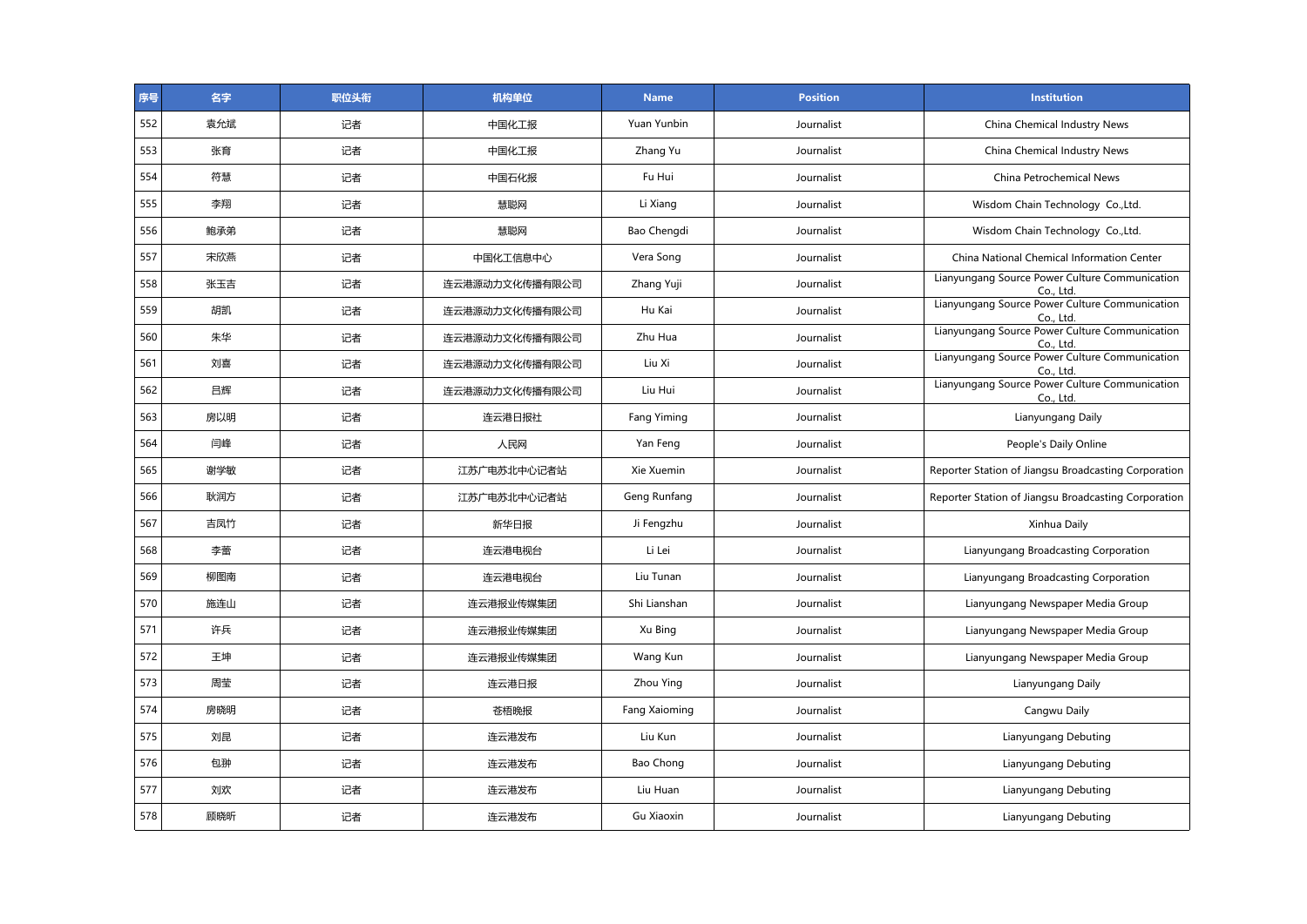| 序号  | 名字  | 职位头衔                  | 机构单位         | <b>Name</b>       | <b>Position</b>                                                                   | <b>Institution</b>                               |
|-----|-----|-----------------------|--------------|-------------------|-----------------------------------------------------------------------------------|--------------------------------------------------|
| 579 | 董放  | 记者                    | 连云港发布        | Dong Fang         | Journalist                                                                        | Lianyungang Debuting                             |
| 580 | 王勇  | 记者                    | 连云港发布        | <b>Wang Yong</b>  | Journalist                                                                        | Lianyungang Debuting                             |
| 581 | 朱国操 | 记者                    | 连云港发布        | Zhu Guocao        | Journalist                                                                        | Lianyungang Debuting                             |
| 582 | 朱文婷 | 记者                    | 连云港报业传媒集团    | Zhu Wenting       | Journalist                                                                        | Lianyungang Newspaper Media Group                |
| 583 | 骆彤  | 记者                    | 连云港报业传媒集团    | Luo Tong          | Journalist                                                                        | Lianyungang Newspaper Media Group                |
| 584 | 王磊  | 记者                    | 连云港报业传媒集团    | Wang Lei          | Journalist                                                                        | Lianyungang Newspaper Media Group                |
| 585 | 周飞  | 记者                    | 连云港报业传媒集团    | Zhou Fei          | Journalist                                                                        | Lianyungang Newspaper Media Group                |
| 586 | 闫俊荣 | 记者                    | 中国化工报        | Yan Junrong       | Journalist                                                                        | China Chemical Industry News                     |
| 587 | 林培  | 记者                    | 新华日报内参部      | Lin Pei           | Journalist                                                                        | Internal Reference Department of Xinhua Daily    |
| 588 | 李亮  | 记者                    | 新华日报内参部      | Li Liang          | Journalist                                                                        | Internal Reference Department of Xinhua Daily    |
| 589 | 张华  | 记者                    | 新华日报内参部      | Zhang Hua         | Journalist                                                                        | Internal Reference Department of Xinhua Daily    |
| 590 | 程丽鸿 |                       | 中国化工经济技术发展中心 | Cheng Lihong      |                                                                                   | <b>CNCET</b>                                     |
| 591 | 杨瑞影 |                       | 中国化工经济技术发展中心 | Yang Ruiying      |                                                                                   | <b>CNCET</b>                                     |
| 592 | 蔡恩明 | 产业发展部化工处处长            | 中国石油和化学工业联合会 | Cai Enming        | <b>Division Chief</b>                                                             | China Petroleum and Chemical Industry Federation |
| 593 | 李宇静 | 产业发展部能源处副处长           | 中国石油和化学工业联合会 | Li Yujing         | Deputy Division Chief                                                             | China Petroleum and Chemical Industry Federation |
| 594 | 李顶杰 | 产业发展部研究处副处长           | 中国石油和化学工业联合会 | Li Dingjie        | Deputy Division Chief                                                             | China Petroleum and Chemical Industry Federation |
| 595 | 卜新平 | 产业发展部副总工程师            | 中国石油和化学工业联合会 | <b>Bu Xinping</b> | Deputy chief engineer                                                             | China Petroleum and Chemical Industry Federation |
| 596 | 满娟  | 处长兼外资委副秘书长            | 中国石油和化学工业联合会 | Man Juan          | Division Chief, Deputy secretary general of<br><b>Committee of Multinationals</b> | China Petroleum and Chemical Industry Federation |
| 597 | 王瑜  | 处长、国际产能合作企业联盟副<br>秘书长 | 中国石油和化学工业联合会 | Wang Yu           | Division Chief                                                                    | China Petroleum and Chemical Industry Federation |
| 598 | 孙杨  | 国际合作部                 | 中国石油和化学工业联合会 | Sun Yang          | International Cooperation Dept.                                                   | China Petroleum and Chemical Industry Federation |
| 599 | 李倩  | 国际合作部                 | 中国石油和化学工业联合会 | Li Qian           | International Cooperation Dept.                                                   | China Petroleum and Chemical Industry Federation |
| 600 | 阎靓玉 | 国际合作部                 | 中国石油和化学工业联合会 | Yan Liangyu       | International Cooperation Dept.                                                   | China Petroleum and Chemical Industry Federation |
| 601 | 台向敏 | 国际合作部                 | 中国石油和化学工业联合会 | Tai Xiangmin      | International Cooperation Dept.                                                   | China Petroleum and Chemical Industry Federation |
| 602 | 曾逸菲 | 国际合作部                 | 中国石油和化学工业联合会 | Zeng Yifei        | International Cooperation Dept.                                                   | China Petroleum and Chemical Industry Federation |
| 603 | 杨丹琪 | 国际合作部                 | 中国石油和化学工业联合会 | Yang Dangi        | International Cooperation Dept.                                                   | China Petroleum and Chemical Industry Federation |
| 604 | 舒方舟 | 国际合作部                 | 中国石油和化学工业联合会 | Shu Fangzhou      | International Cooperation Dept.                                                   | China Petroleum and Chemical Industry Federation |
| 605 | 张言鹏 | 国际合作部                 | 中国石油和化学工业联合会 | Zhang Yanpeng     | International Cooperation Dept.                                                   | China Petroleum and Chemical Industry Federation |